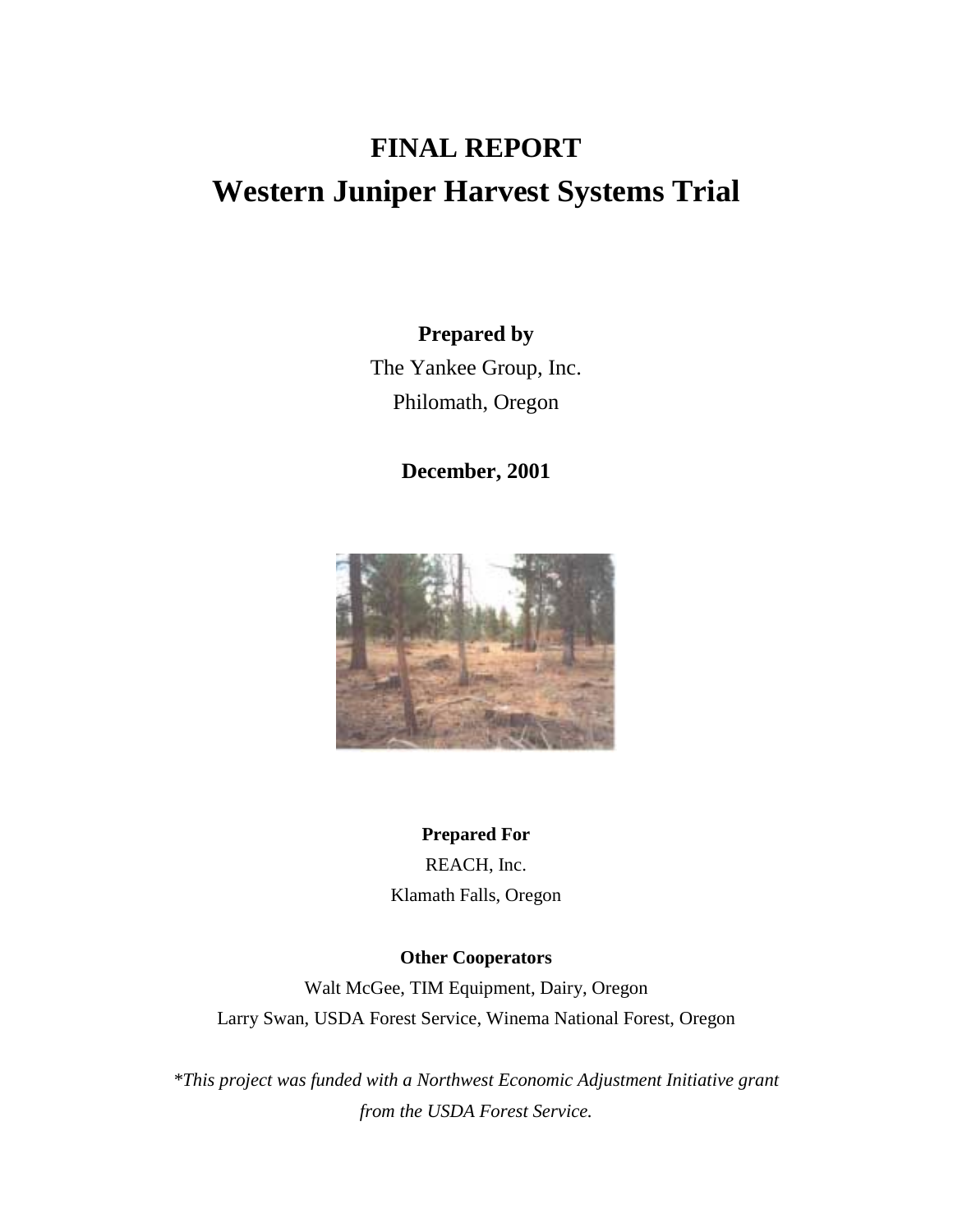# **Table of Contents**

# **Table of Figures**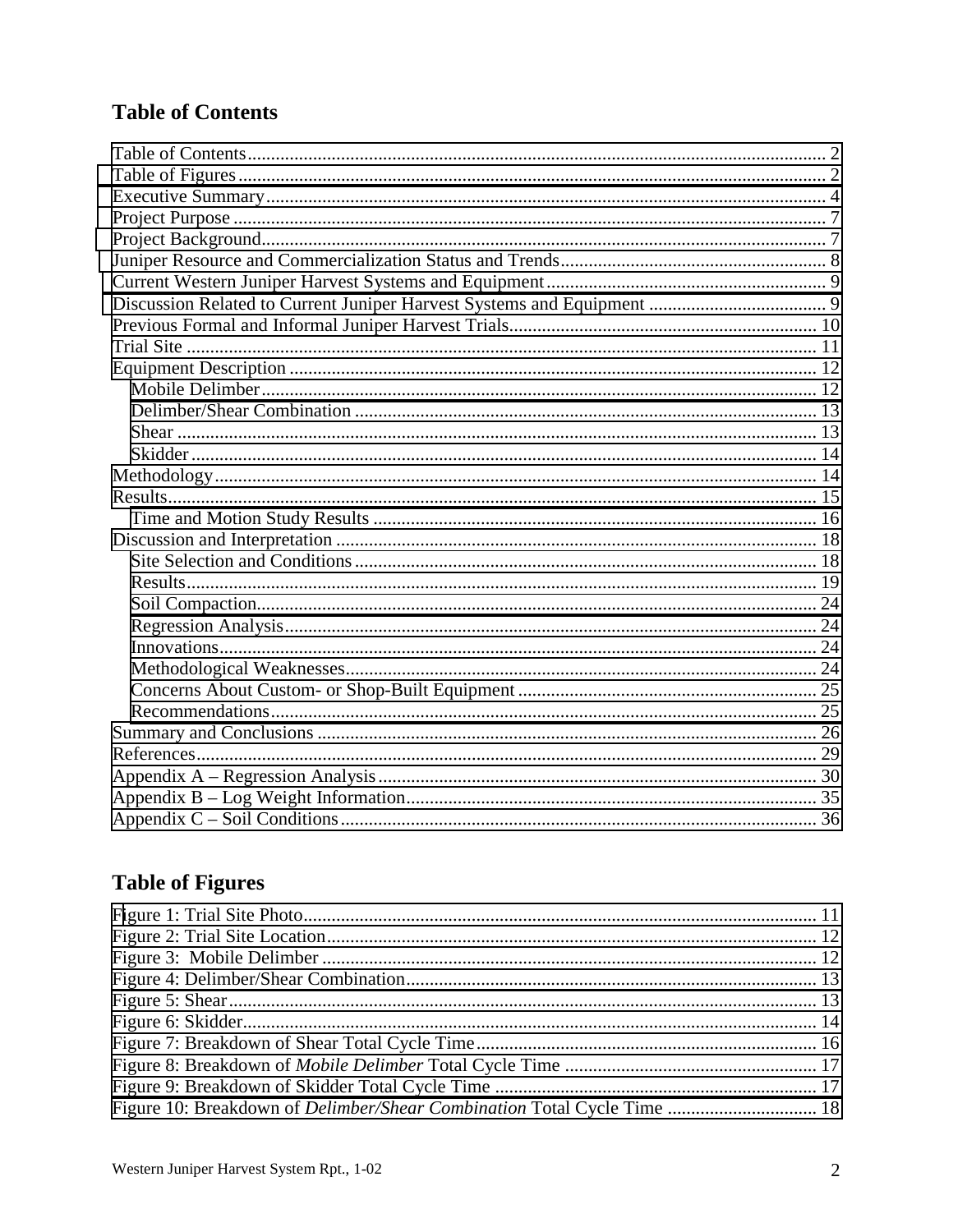| 20 |
|----|
|    |
|    |
|    |
|    |
|    |
|    |
|    |
|    |
|    |
|    |
|    |
|    |
|    |
|    |
|    |
|    |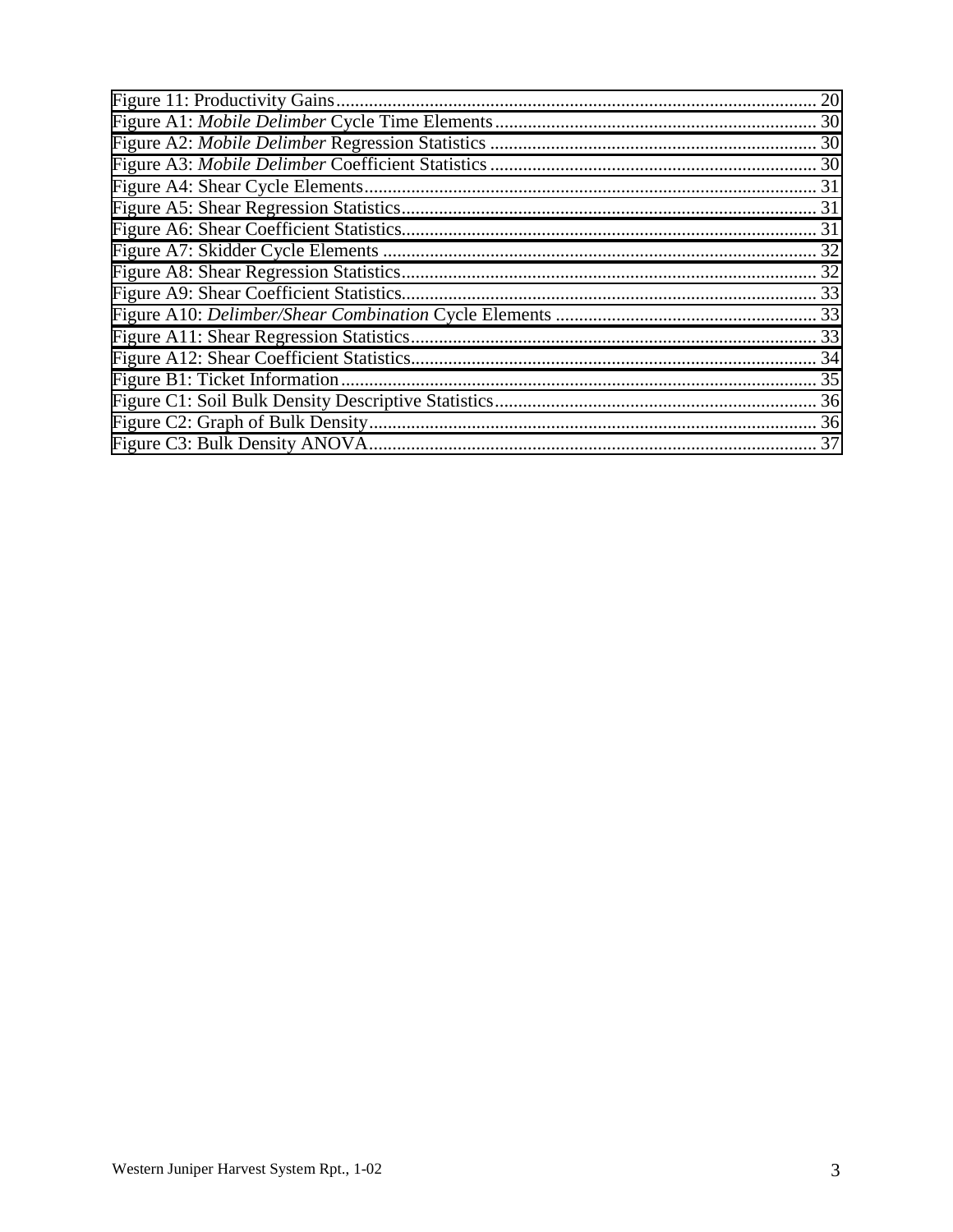# <span id="page-3-0"></span>**Executive Summary**

The purpose of this project was to evaluate two harvest systems designed or modified specifically for western juniper (*Juniperus occidentalis*) in terms of production costs, worker exposure to use of chainsaws, and on-site dispersion of slash, and compare results with those from juniper harvest trials conducted in 1996.

Over the last 100 years, the area dominated by western juniper has greatly increased throughout its main range in Eastern Oregon, Northeastern California, and Southwestern Idaho. There are now over 3.8 million acres with 10% or more canopy cover, of which at least 1.0 million acres have 20% or more canopy cover. Twenty percent or more canopy cover is a key early indicator of loss of vegetative diversity, groundcover, watershed function, and wildlife habitat. On the other hand, juniper is the least–utilized wood fiber resource in its range. Efforts to commercialize western juniper have occurred off and on for at least 50 years. Beginning in the early 1990s, the most sustained and integrated effort yet attempted was begun under the leadership of several private companies, U.S. Forest Service, and Oregon Economic and Community Development Department. One of the key barriers to successful commercialization identified early in the process was harvest costs and quality of supply for value-added products.

A Northwest Economic Adjustment Initiative grant was obtained by REACH, Inc. (Klamath Falls, OR) from the U.S. Forest Service to follow-up a key recommendation of the 1996 juniper harvest trials: Cooperate with the forest products industry to modify or design harvest equipment better suited to juniper and restoration objectives. REACH, Inc. issued a state-wide "Request for Proposals" (RFP) for two harvest systems designed or modified specifically for juniper. The RFP was awarded to TIM Equipment (Dairy, OR). TIM Equipment proposed to design and fabricate two new pieces of equipment to be integrated with existing logging equipment in two different systems.

The Yankee Group, Inc. (Philomoth, OR) was hired to assess site conditions pre- and postharvest, record time and motion study results, evaluate economics, and prepare the final report. Harvest trials occurred in winter of 2000 and summer of 2001 on private land about 15 air miles northeast of Klamath Falls. The harvest site was representative of the ecotone between the sagebrush/grassland vegetative community transitioning into an open ponderosa pine and juniper overstory. The contractor chose the site to maximize potential sawlog recovery. The site had been heavily grazed and previously logged over the years.

Two different harvest systems were evaluated. The first system consisted of a shear, rubber-tired skidder equipped with a grapple, and a *Mobile Delimber*. The original intent was to use the shear to fell the juniper and the *Mobile Delimber* to delimb and put the logs on an attached trailer. Due to operation constraints of the *Mobile Delimber*, the delimber had to be operated at a central landing. The skidder was used to whole-tree skid trees cut by the shear. The second system consisted of a custom-built *Delimber/Shear Combination* and a rubber-tired skidder equipped with a grapple. The *Delimber/Shear Combination* was designed to delimb standing juniper, and then shear and lay-down the resulting log.

Over 1300 pieces (log lengths of eight feet plus trim) were processed by the two systems during the harvest trials (almost 300 tons or a little over six log truck loads). About 240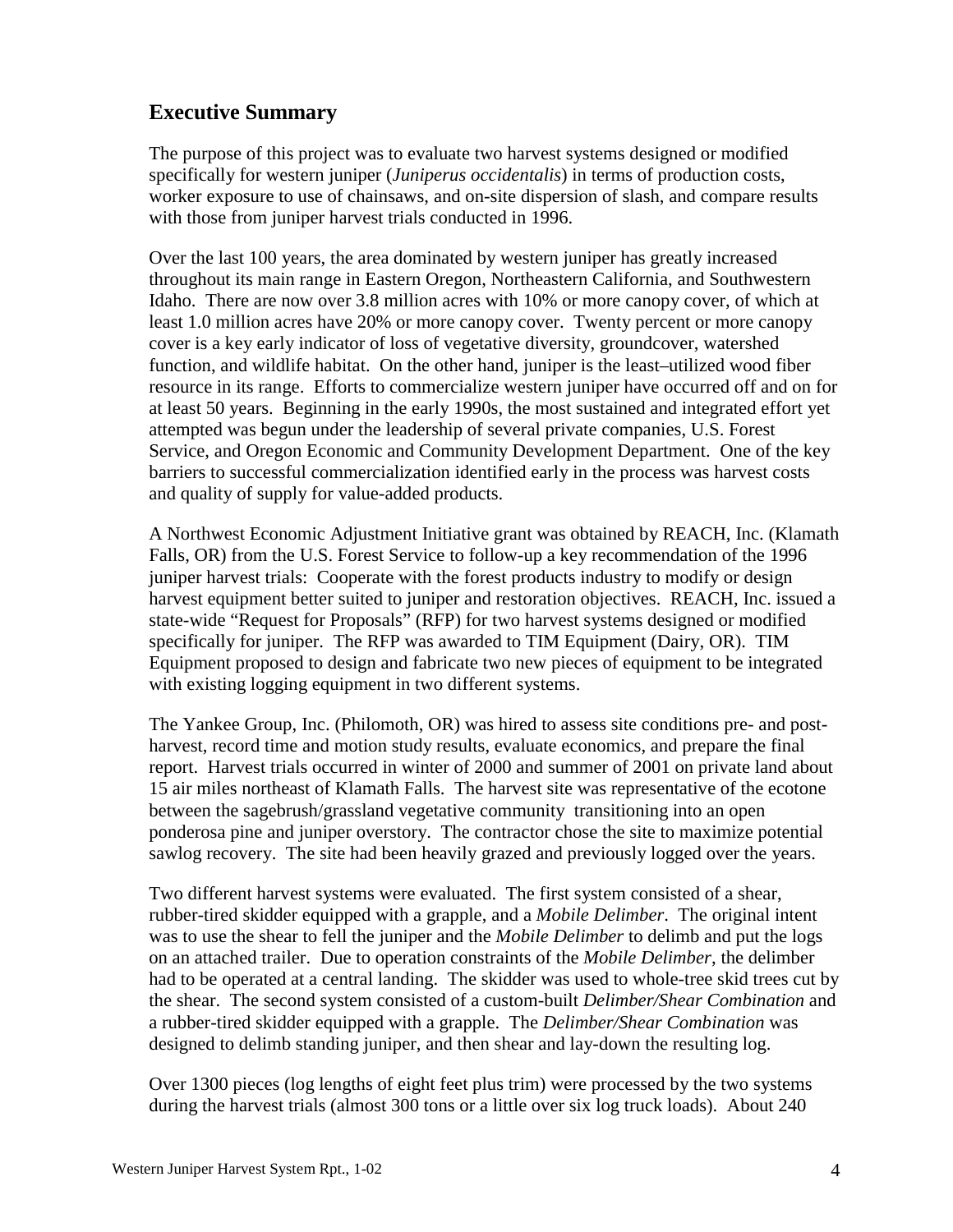time/motion observations were obtained for the equipment used in the trials, including at least 50 each for the two pieces of customized equipment. Estimated cost of delimbed logs delivered to a central landing was \$32.76 per green ton for the system that included the *Mobile Delimber* and \$26.47 per green ton for the system that included the *Delimber/Shear Combination*. Although not specifically quantified, worker use of chainsaws was greatly reduced, but not completely eliminated due to the need to top logs for the system that included the *Delimber/Shear Combination*, cut whips and small juniper, and sever live limbs left on stumps.

Slash dispersal was difficult to evaluate due to landowner concerns and requirement to clean-up slash immediately, and the operation of the *Mobile Delimber* on a central landing instead of in the stand. If the *Mobile Delimber* had been able to operate in the stand as intended, it is estimated that slash dispersion would have met project objectives. The *Delimber/Shear Combination* clearly met project objectives of leaving slash dispersed sufficient to allow sunlight penetration. Pre- and post-harvest bulk soil density measurements indicated no additional compaction due to juniper harvest activities (mirroring results from the 1996 juniper harvest trials).

Costs of production for the *Mobile Delimber* system appear to be higher than those reported for the juniper harvest trials conducted in 1996. In the 1996 harvest trials, costs ranged from a low of \$27.27 per green ton for a conventional system, consisting of chainsaws and rubber-tired skidder equipped with a grapple, to a high of \$29.14 per green ton for a system consisting of chainsaws, skidder, and pull-through pedestal-mounted delimber. Some of the difference can be explained by much higher juniper densities and removal in the 1996 trials (average 55 vs. four to nine trees removed per acre in these harvest trials) and larger logs (average 12.9-inches vs. 10.9-inches DBH in these harvest trials). Delays due to equipment down time were also a significant factor.

Costs of production are expected to drop based on previous experience with new equipment introduced for juniper harvest. Estimates range between \$25.67 and \$32.76 per green ton delivered to a central landing for the system with the *Mobile Delimber*, and \$18.66 and \$26.47 for the system with the *Delimber/Shear Combination*. It is likely different carriers will also make a significant difference in production. Both of the custom-built pieces of equipment relied on older-make and model carriers which caused more downtime for repairs, more time for travel between trees, and in the case of the *Mobile Delimber*, prevented use as designed due to operation constraints (too top heavy for conditions).

An unexpected result of the study was compilation of data about juniper log weights and size harvested from pine/juniper stands on lower-productivity sites, similar to where the trials were conducted (see Appendix B). Another unexpected result was the design and results obtained from the delimbing knife system used in the *Mobile Delimber*. The design clearly resulted in less fiber pull-out than other knife designs and may be patentable.

Limited edition, custom- or shop-built equipment designed and fabricated for specific species or tasks has drawbacks. The most significant one is that even if the machine works well, limited production means that parts and manuals may not be readily available, and mechanics may not be familiar with the unique configuration of parts. Savings during fabrication may well be cancelled out by costs incurred in trying to maintain and operate the equipment long-term.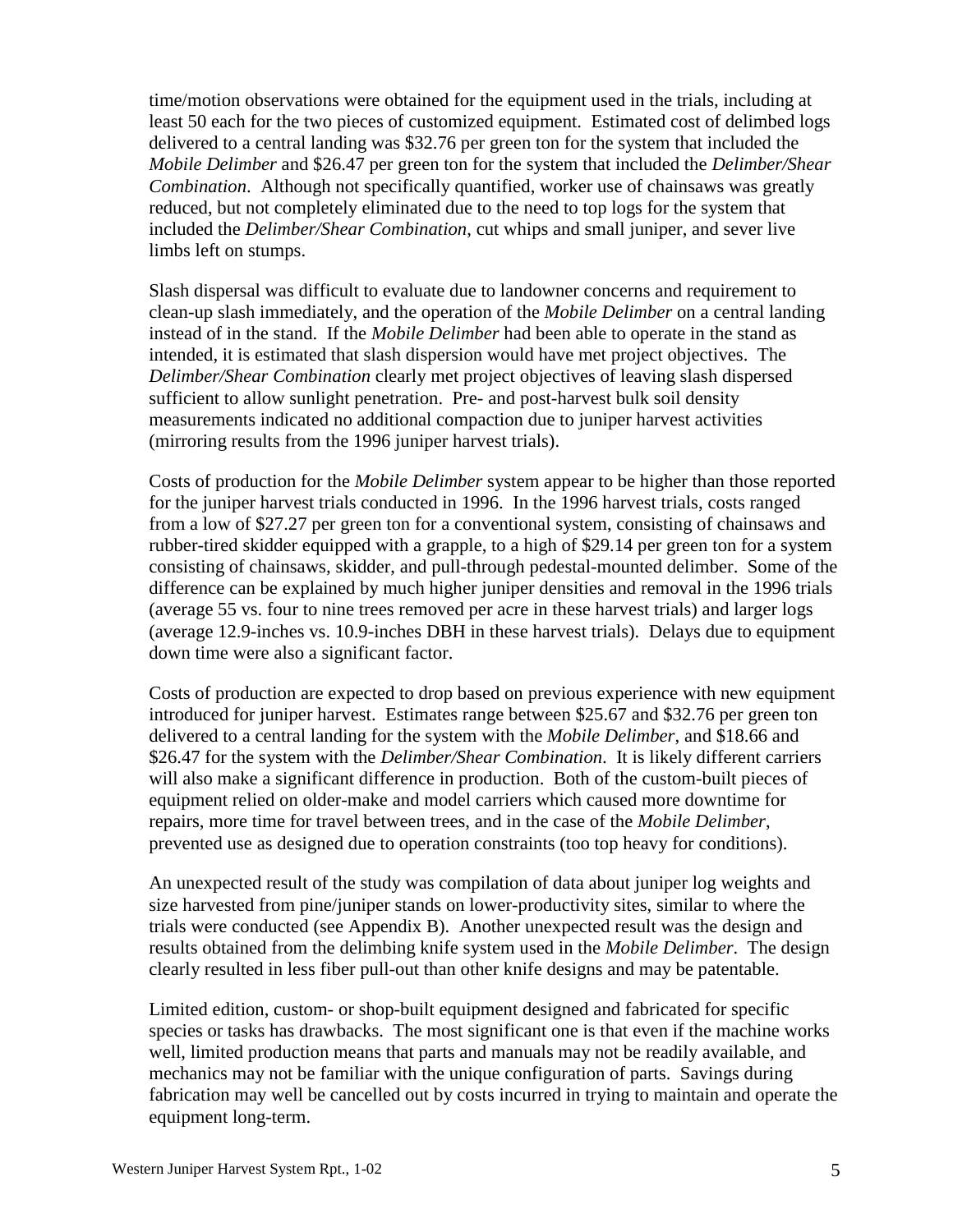The Yankee Group recommends that additional existing logging equipment be systematically tested and evaluated in differing juniper stands. It is expected that some combination of excavator-mounted "dangle-head processors", feller-bunchers, harvester/forwarder combinations, and stroke-boom delimbers will yield significant production benefits in conditions similar to where these trials were conducted. The Yankee Group also believes that it is also worth pursuing systematic trials of more modern logging equipment in situations that are "restoration"-focused, i.e. where trees have more limbs and taper, and slash is an integral aspect of site restoration requirements. It is acknowledged that production efficiency increases will come with substantially higher costs for equipment purchase and operation, however, production increases may justify the additional expense and lower overall restoration cost per acre. Machines will probably have to be a manufacturer's larger models because of juniper's large and flexible limbs.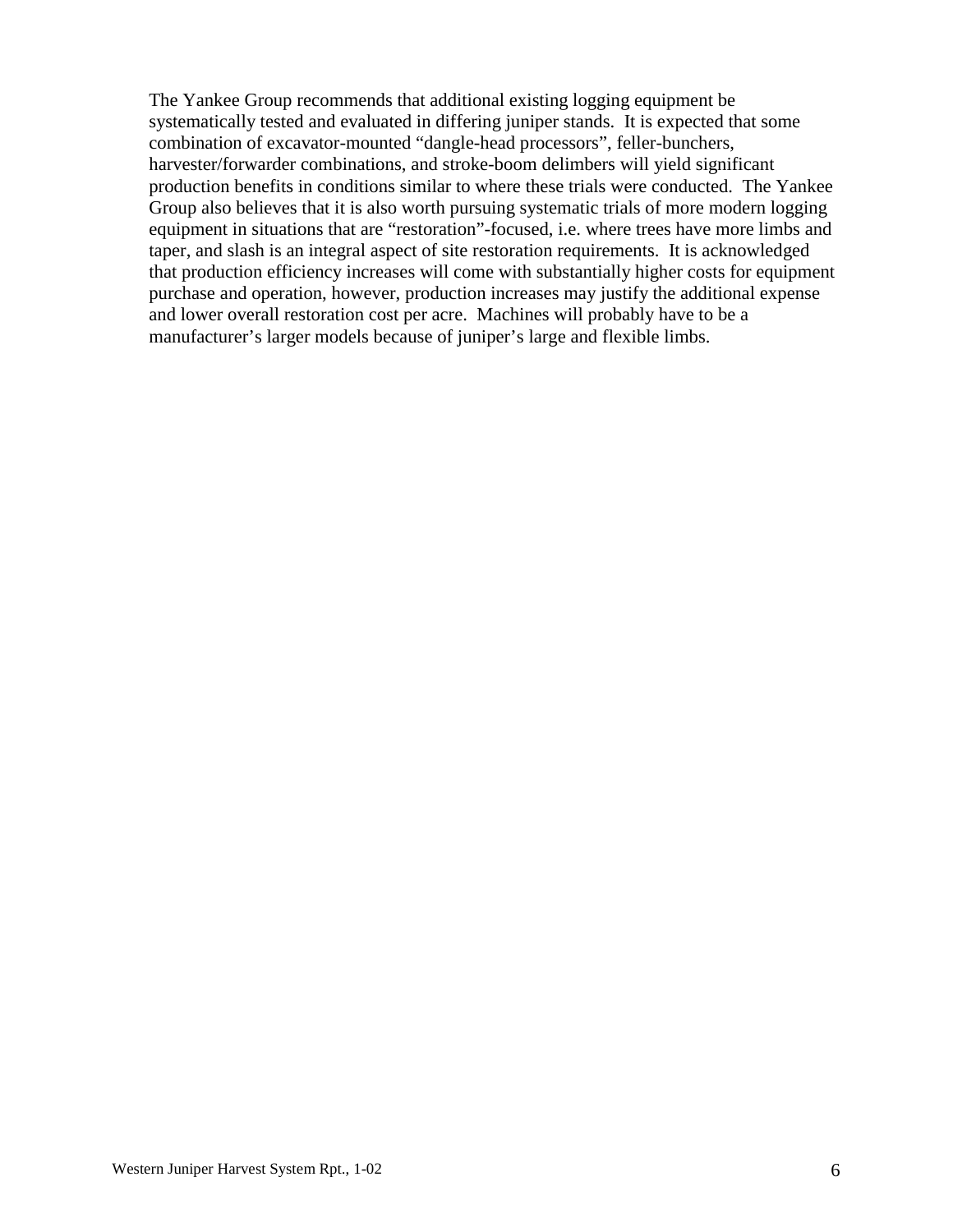# <span id="page-6-0"></span>**Western Juniper Harvest Systems Trial**

**December, 2001 By The Yankee Group, Philomoth, OR** 

# **Project Purpose**

The purpose of this project was to evaluate two harvest systems designed or modified specifically for western juniper (*Juniperus occidentalis*) in terms of production costs, worker exposure to use of chainsaws, and on-site dispersion of slash, and compare results with those from juniper harvest trials conducted in 1996.

### **Project Background**

REACH, Inc. (Klamath Falls, OR) submitted a grant request in 1998 to the USDA Forest Service to follow-up recommendations made in the first formal juniper harvest systems trials conducted in 1996 (Swan 1997). The grant was authorized and a Request for Proposals (RFP) was distributed and advertised throughout Oregon, with special emphasis on Eastern Oregon. TIM Equipment (Diary, OR) was awarded the contract.

TIM Equipment's contract with REACH, Inc. required the company to produce and test two different systems designed or modified specifically for juniper. Existing systems could be modified, but TIM Equipment chose to design and fabricate two "purpose-built" pieces of equipment for use in two different juniper harvest systems. Once completed, the two juniper harvest systems had to be evaluated on the basis of three critical criteria identified during harvest trials performed in 1996 (Swan 1997):

1) Juniper Harvest Costs - Average juniper harvest costs in 1996 were estimated between \$30 to \$35 per green ton of logs delimbed and decked at a landing accessible to a standard log truck hauling a short-reach logging trailer. Average harvest costs of less than \$25 per green ton would be considered a significant decrease.

2) Risk Factors Associated With Chainsaw Use - Average time to fall and limb juniper using a chainsaw by competent, but not professional fallers, was estimated to be about nine minutes per tree. Risk associated with chainsaw use would be considered reduced if workers were exposed for 20% less time, on average, to hazards associated with an entirely manual (chainsaw) falling and limbing operation.

3) Slash Dispersion –Juniper slash was difficult to mechanically disperse for restoration objectives once it was piled or bundled. Slash would be considered effectively scattered if there was between 40% and 60% slash cover on-site after harvest (dense mats of slash with no sunlight penetration are not considered "scattered). Slash dispersion would be considered economic if, when combined with other costs, it resulted in average total harvest costs of less than \$25 per green ton for logs decked at a landing.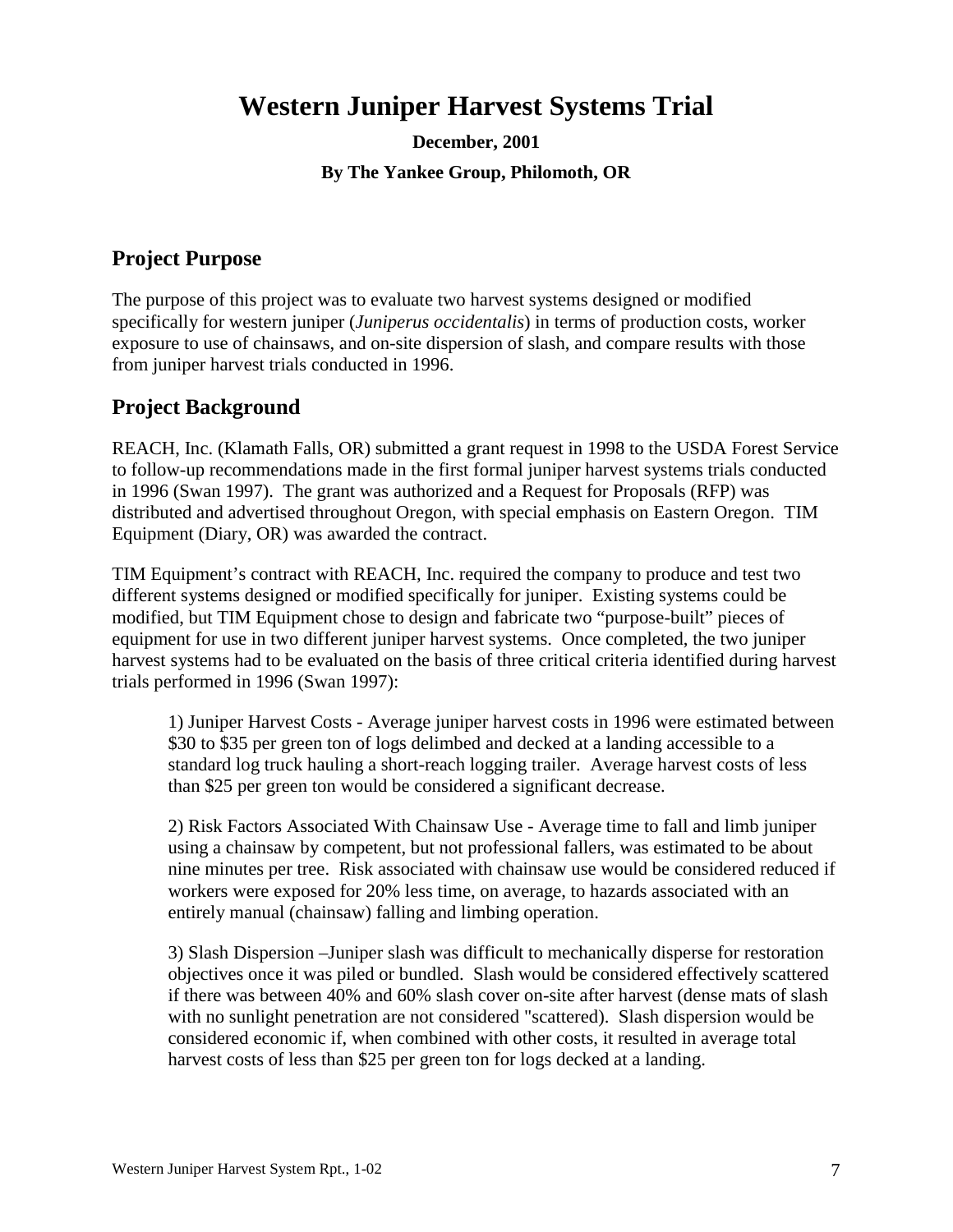<span id="page-7-0"></span>The contractor was also responsible for identifying an appropriate harvest site with sufficient acres to properly test and evaluate the systems proposed, and if not already done, complete Federally-required environmental review documentation.

TIM Equipment began work on equipment fabrication during the winter, 1999 Field trials occurred between winter, 2000 and summer, 2001. The Yankee Group, Inc. (Philomoth, OR) was hired by REACH, Inc. to gather data and report results of the harvest trials, using standard time/motion and cost data, and pre- and post-harvest site conditions (e.g. vegetation, soils, and other pertinent information).

# **Juniper Resource and Commercialization Status and Trends**

There are over 2.2 million acres of western juniper woodlands in Eastern Oregon with 10% crown cover or more. There are another 2.8 million acres with scattered juniper. Other states with significant juniper acreage of 10% crown cover or more are California (1.3 million acres) and Idaho (275,000 acres). Over 50% of lands classified with 10% crown juniper cover or more is in private ownership, with the majority of the remainder under Federal management (mostly Bureau of Land Management) (Swan et al. 2000).

The number of Eastern Oregon acres with 10% juniper crown cover or more has increased about 500% since the first inventory was completed in the mid-1930s. It is projected that hundreds of thousands more acres will convert to woodlands over the next 20 to 40 years. Forest Service inventory scientists estimate that total juniper woodland area (all densities) could increase to 6.0 million acres within the next 50 years. This would represent about 10% of Oregon's total land area and make juniper woodlands the most extensive forest cover type in Eastern Oregon, instead of ponderosa pine (Gedney et al. 1999).

Western juniper is the least-utilized wood fiber resource in its range. Total volume in woodlands with crown cover over 10% and in mixed conifer forests is estimated to be 467 million cubic feet. Average volume per acre is 198 cu. ft. (ranges between 15 cu. ft. and 700 cu. ft.). About 53% of the total juniper volume and 90% of the volume in mixed conifer forests, which is often considered higher quality by commercial interests, is on private or Indian reservation lands (Gedney et al. 1999).

An estimated 1.0 million acres of the at least 4.4 million acres of juniper woodlands inventoried can probably be classified as severely degraded rangeland habitat due to a key indicator of 20% or more canopy cover. Canopy cover of over 20% is often an early indicator of loss of vegetative diversity, groundcover, watershed function, and wildlife habitat (Swan et al. 2000).

Prescribed fire is not a restoration option for much of the severely degraded rangeland habitat because the juniper overstory has already out-competed the ground vegetation necessary to carry fire. Remaining restoration options are costly (\$50 to over \$200 per acre), and normally involve manipulating juniper overstory through a combination of manual (chainsaws) and mechanical (dozers, shears, and chainsaws) means.

One way to partially defray costs is to find viable markets for juniper logs and other material not needed to assist restoration efforts. Efforts to create a commercial juniper industry have been underway since 1992. There have been successes, but high costs associated with juniper harvest are a critical limiting factor, even on better sites with more trees per acre and more volume per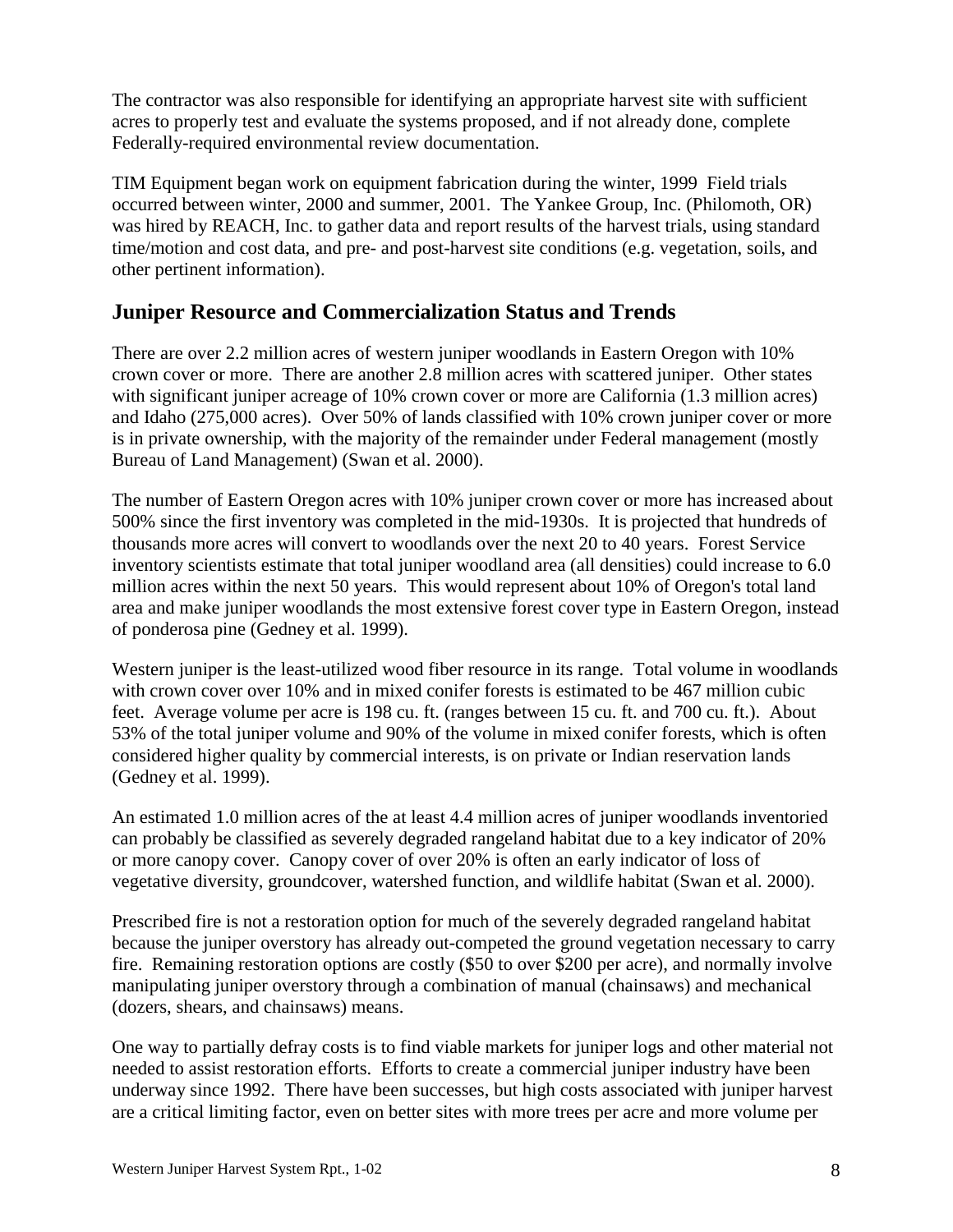<span id="page-8-0"></span>tree. Harvest costs are higher than traditional commercial species because of: 1) numerous, large and flexible limbs; 2) low volume per acre; 3) poor road access; and 4) rocky terrain (Swan 1997).

# **Current Western Juniper Harvest Systems and Equipment**

The most common juniper harvest system consists of a chainsaw to fall and limb juniper, coupled with some method of yarding logs to a central landing (e.g. crawler tractor, rubber tired skidder, or farm tractor). Although not "state-of-the-art", a harvest system involving this type of equipment is relatively easy to put together, low cost, and widely available. Production is estimated at about 50 green tons per day with a three-person crew.

A minor modification of the juniper chainsaw/yarder harvest system involves use of a shear or a feller-buncher to fall trees instead of fallers using chainsaws. A shear is a rigidly mounted device on the front-end of a wheeled or tracked carrier. Hydraulic pressure closes two opposing knives that sever a tree at its base. A feller buncher uses either a retractable saw (like a standard chainsaw bar and chain, only larger) or a rotating disk with cutting teeth on the outside edge (also called a "hot saw"). Many different carriers are used with these technologies.

A pedestal-mounted delimber has also been used with juniper. Trees are cut either with chainsaws, shears, or a feller-buncher, and whole-tree skidded to a central landing where the pedestal-mounted delimber is located. A loader then picks the tree up and pulls it through the delimbing knives. No matter what system is used to fall and skid juniper, a certain amount of chainsaw work is usually needed to remove limbs from the butt of the log to permit proper placement of the tree on the pedestal where the delimbing knives are located.

The most extensive commercial juniper harvest within the last 10 years has occurred recently in Northeast California for biomass used for power generation (at least 2,000 acres). The entire tree is chipped in this operation, not just the bole, which makes production figures appear more attractive. According to the biomass power facility fuel buyer, when operations are within a quarter-mile of a landing trees are sheared or cut with a "hot saw" and then whole-tree skidded to a landing where a chipper is located. Juniper harvest beyond about a quarter-mile from a landing is accomplished with a shear or "hot saw", mobile chipper (Morbark Mountain Goat), and forwarder with a customized self-tipping dump for transport of chips back to the landing. Production averages about 10 to 12 chip van loads per day (about 24 to 26 tons per load), which translates to about 15 acres per day (0.5 to 1.25 loads/acre) (Thayer, Personal Communication 2000).

# **Discussion Related to Current Juniper Harvest Systems and Equipment**

Conventional harvest systems that use chainsaws to fell and/or delimb juniper have to deal with idiosyncrasies particular to western juniper. One is that the limbs on these trees are large and flexible, and often grow close to the ground. This heightens the risk a lightly-protected hand faller will be injured by limbs during the falling, limbing, and bucking processes. Additional time is also frequently required to fall juniper because limbs must be removed in order to approach the tree, place an undercut and backcut for felling, and provide an escape route. Once the tree is felled, remaining limbs are stout enough to keep the stem a couple of feet off the ground, increasing the risk of roll-over as the tree is limbed.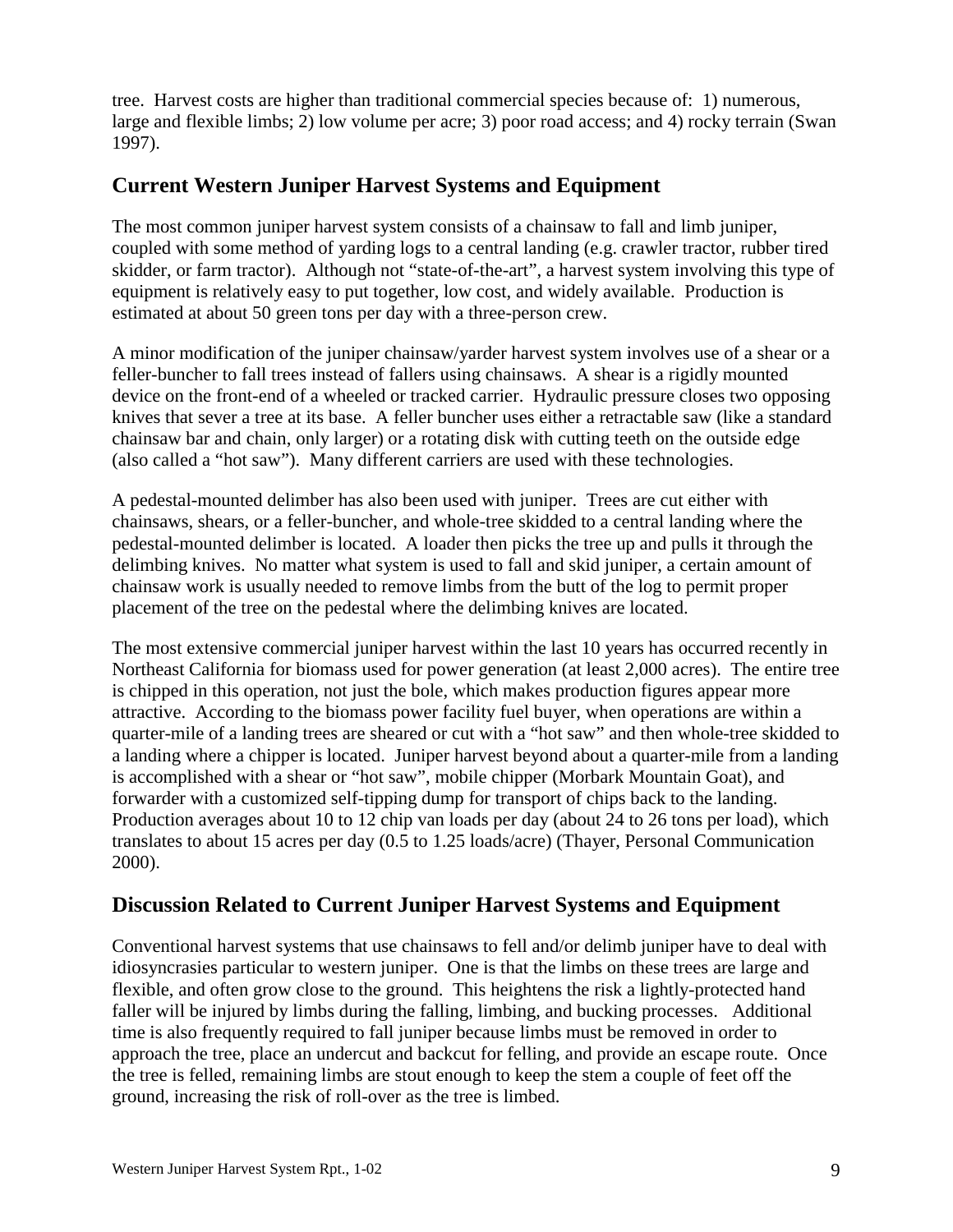<span id="page-9-0"></span>In regards to the pedestal-mounted delimber tried by at least one juniper harvest business, hand cutters must still limb the bottom four feet of the tree so the loader that pulls the tree through the delimbing knives can grasp the tree and achieve proper placement in the delimber cradle. Problems arise when the delimbing knives cannot conform to the stem of the tree (due to large knot swell, staubs from large limbs, and high taper) and if loaders have insufficient power. Limbs also accumulate quickly and must be removed to allow proper placement of the tree in the delimber cradle. The delimber itself also must be fairly heavy to withstand the "pull" by the loader.

Use of shears to fall juniper is becoming more common. Shears are relatively affordable, but slow and cumbersome. Live limbs often remain after a tree is sheared (or cut with a "hot saw"), which must be removed with a chainsaw. Shears can also cause a phenomenon known as "butt shatter" (see Figure 1). This means that if the log is to be sawn into lumber, the first foot or so of the butt log may have to be bucked to where the remaining wood fiber is not damaged. This results in loss of volume and the added expense of a hand cutter. Loss of volume many not be such an issue if there is significant butt swell or other common juniper log defect, such as old live limbs (a phenomenon often encountered with juniper, where a tree continues to grow around a limb, but the limb remains live and is never tightly encased; as compared to other species where lower limbs tend to drop-off and the tree grows around and tightly encases the old limb location). Many shears also do not open sufficiently for the butt swell often encountered with juniper.

# **Previous Formal and Informal Juniper Harvest Trials**

Several informal and formal juniper harvest trials occurred in the 1990s. In 1993, an informal trial was conducted with a system consisting of chainsaws to fell the trees, rubber-tired skidder to transport the logs to a central landing, and a stroke delimber to delimb the tress at the landing. About 100 boles were delimbed. Average delimbing time was about one minute per log. The majority of the trees delimbed were considered "sawlog" quality. This meant they had less taper, fewer limbs, and more spacing between limbs, on average, than most juniper. Some difficulty was observed in the stroke delimber's capability to clamp juniper sufficiently so that the butt would not move. Re-clamping and situating the log increased the time necessary to delimb the log. Fiber pull-out caused by the shearing action of the delimbing knives was also a concern, but not considered unsolvable so long as knives were well-sharpened and maintained (fiber pull-out causes degrade in "jacket boards") (Swan 1993).

The first formal juniper harvest trials were conducted in 1996. The purpose of the trials was to obtain baseline economic data, evaluate impacts, and test several different types of delimbers. Soil compaction was also measured pre- and post-harvest. Results indicated no significant cost differences between harvest systems that relied on chainsaws to fall and delimb juniper, and a pedestal-mounted, pull-through delimber (ranged between \$27 to \$29 per green ton). Using data provided by industry, it was projected that some savings could be obtained by combining a forwarder and other equipment. Actual trials with this equipment were not conducted (Swan 1997).

A serious challenge encountered during the first juniper harvest trials involved use of slash for site restoration purposes. Juniper slash tends to ball-up and interweave whenever attempts are made to move, separate, or distribute it. Attempts to increase slash dispersion were minimally effective and costly. Another serious challenge related to use of chainsaws to fall and delimb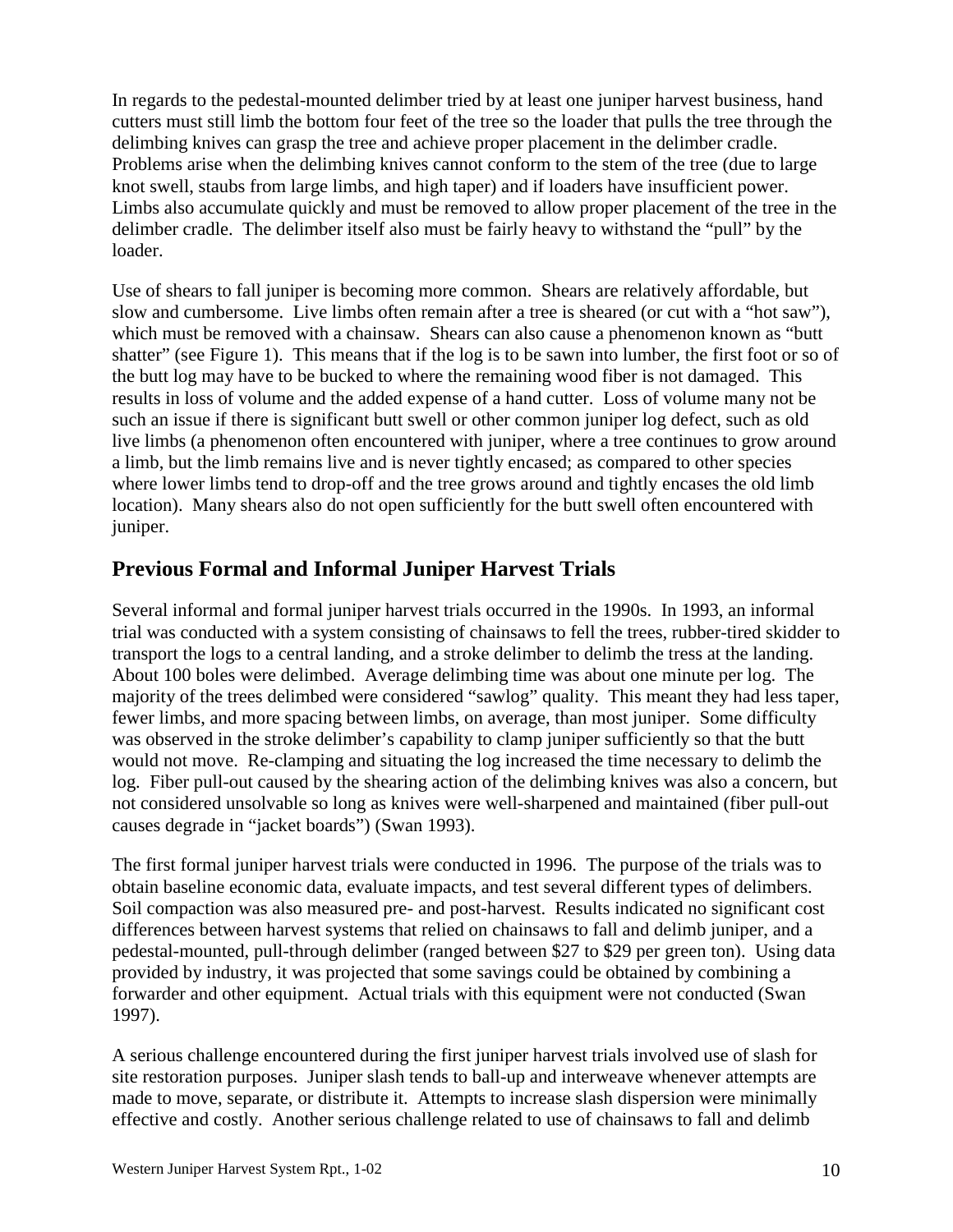<span id="page-10-0"></span>juniper. Costs and exposure to hazards are higher with juniper because of numerous, large and flexible limbs. For example, because juniper limbs often are not shed as the tree grows, they must be removed to safely approach the tree and provide an escape route when it is felled. Once the tree is felled the remaining limbs keep the butt off the ground. The tree then tends to roll as it is limbed due to the weight of the limbs and being elevated.

One recommendation from the 1997 juniper harvest systems report was that specially-designed equipment was needed for juniper that would improve economics, safety, and slash dispersal. Suggested price range of such equipment was \$75,000 to \$80,000. This would make the equipment cost competitive with the most effective and economic delimbing system measured to-date, which consisted of a used loader and pedestal-mounted delimber.

Trial Site



### **Figure 1: Trial Site Photo**

The trial site for this study was located on a privately held ranch about 15 miles northeast of Klamath Falls. Cattle and sheep have grazed the site heavily for at least 100 years (see Figure 3). Ground cover was sparse, consisting primarily of cheat grass and some sagebrush. Overstory consisted of scattered ponderosa pine, and western juniper. Juniper averaged 8 inches in diameter and 41 feet in height while ponderosa pine averaged 12 inches in diameter and 54 feet in height. On average, 17 juniper stems per acre were present as opposed to 10 stems per acre of ponderosa pine. Aspect ranged from eastern around to northern with about a third of the unit located along a ridge top. The portions of the unit that were on the eastern aspect were comprised mainly of juniper and transitioned to ponderosa pine on the northern aspect and along the ridge. Slope ranged from zero percent to 25 percent. A road system was already in place that consisted of dirt roads such that no area of the unit was more than 300 feet from a road. Fire appears to have been excluded for multiple generations as evidenced by a lack of fire scars or burnt stumps.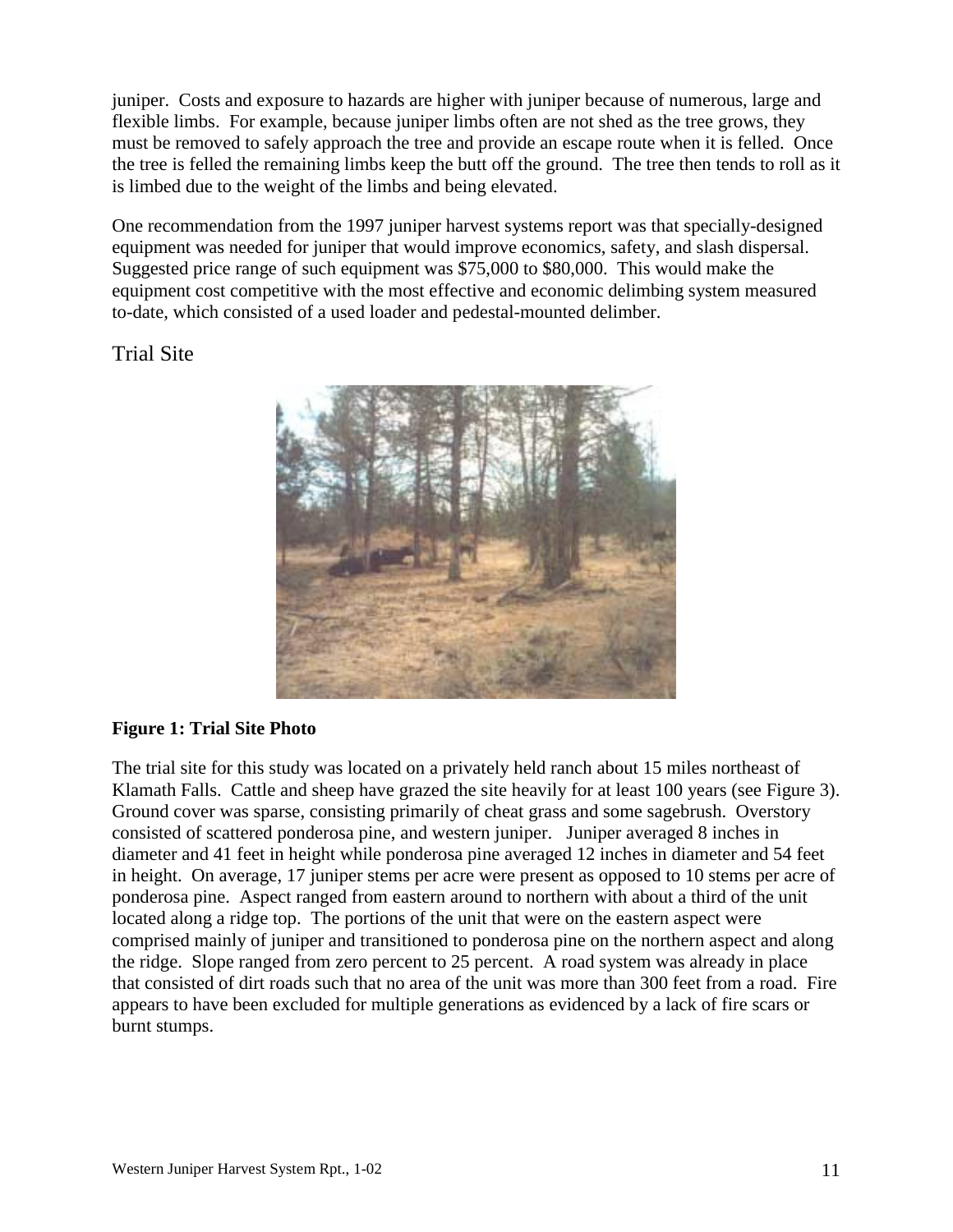

### <span id="page-11-0"></span>**Figure 2: Trial Site Location**

# **Equipment Description**

### Mobile Delimber



### **Figure 3: Mobile Delimber**

The *Mobile Delimber* consists of a self-propelled carrier/prime mover of other manufacture (in this case, a retired lumber stacker chassis) with a mounted log loader, and delimbing and bucking apparatus. The delimbing system features a chain in-feed mechanism that draws the juniper bole through a set of knives. This purpose of this design is to reduce the amount of fiber pull-out from around the limb where it attaches to the bole (often occurs to at least some extent with mechanical delimbing). Many delimbing systems have knife systems that are not designed for large, flexible limbs, and can cause degrade in some of the best lumber by ripping out chunks of fiber from the "jacket" boards during delimbing. The Contractor estimates a second-generation machine would cost \$125,000 to \$150,000 to build, and approximately \$45 per hour to own and operate if built on a similar used carrier.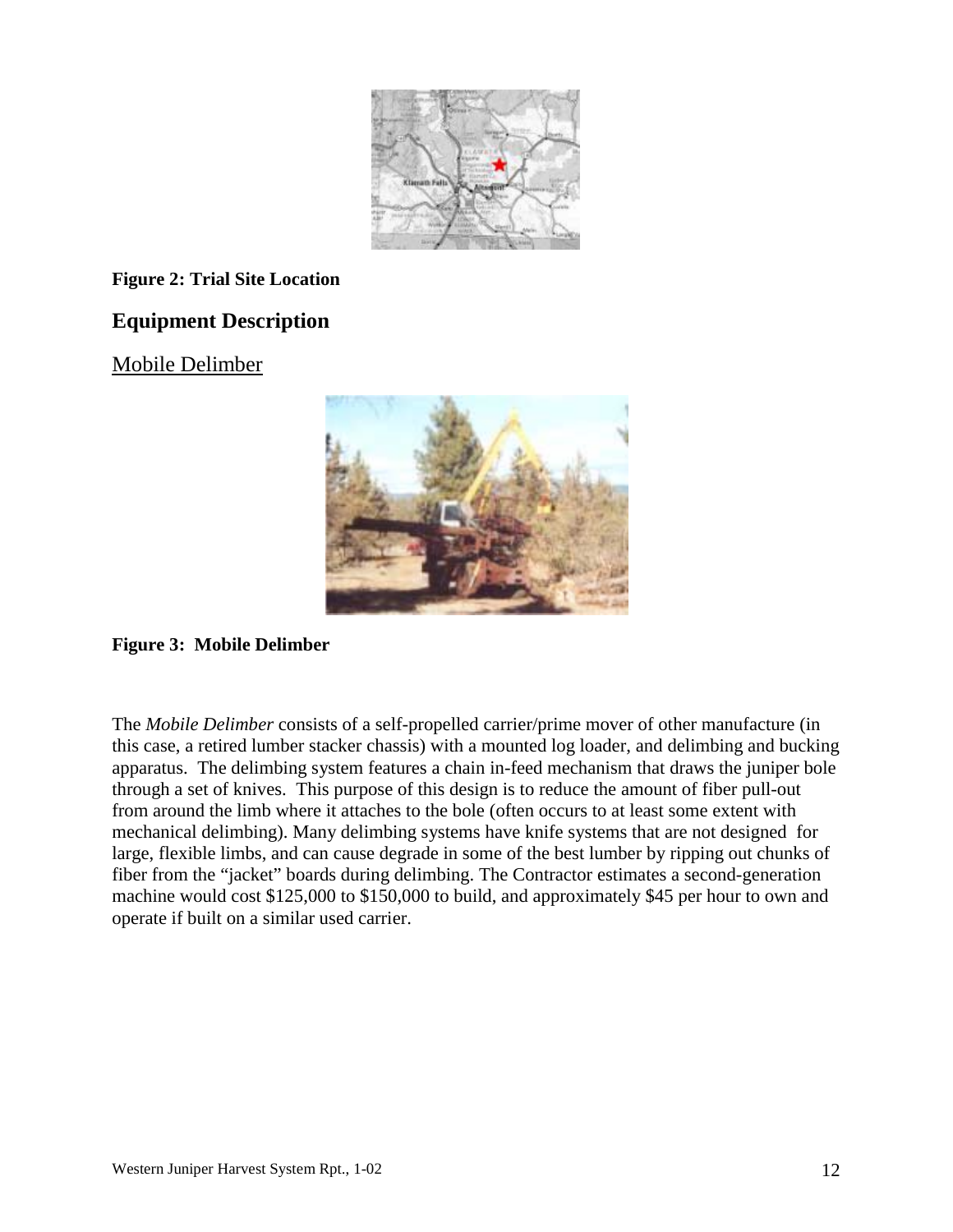# <span id="page-12-0"></span>Delimber/Shear Combination



#### **Figure 4: Delimber/Shear Combination**

The *Delimber/Shear Combination* system consists of a prime mover of other manufacture (in this case a Drott tracked carrier) and a delimber that travels on a vertical boom. The second machine differs from the first in that the juniper tree is limbed before the stem is severed from the sump. After limbing, the shear cuts the tree off the stump. This machine is very similar to a Beloit Tree Harvester, which was built in 1966 and is on display at the Collier State Park Logging Museum (Hwy. 97, between Chiloquin and Chemult, OR). The Contractor estimates a second-generation attachment (vertical boom, limbing knives, and shear) would cost \$50,000 to \$60,000 to build and approximately \$45 per hour to own and operate (when mounted on a used carrier, such as the Drott).

Shear



**Figure 5: Shear**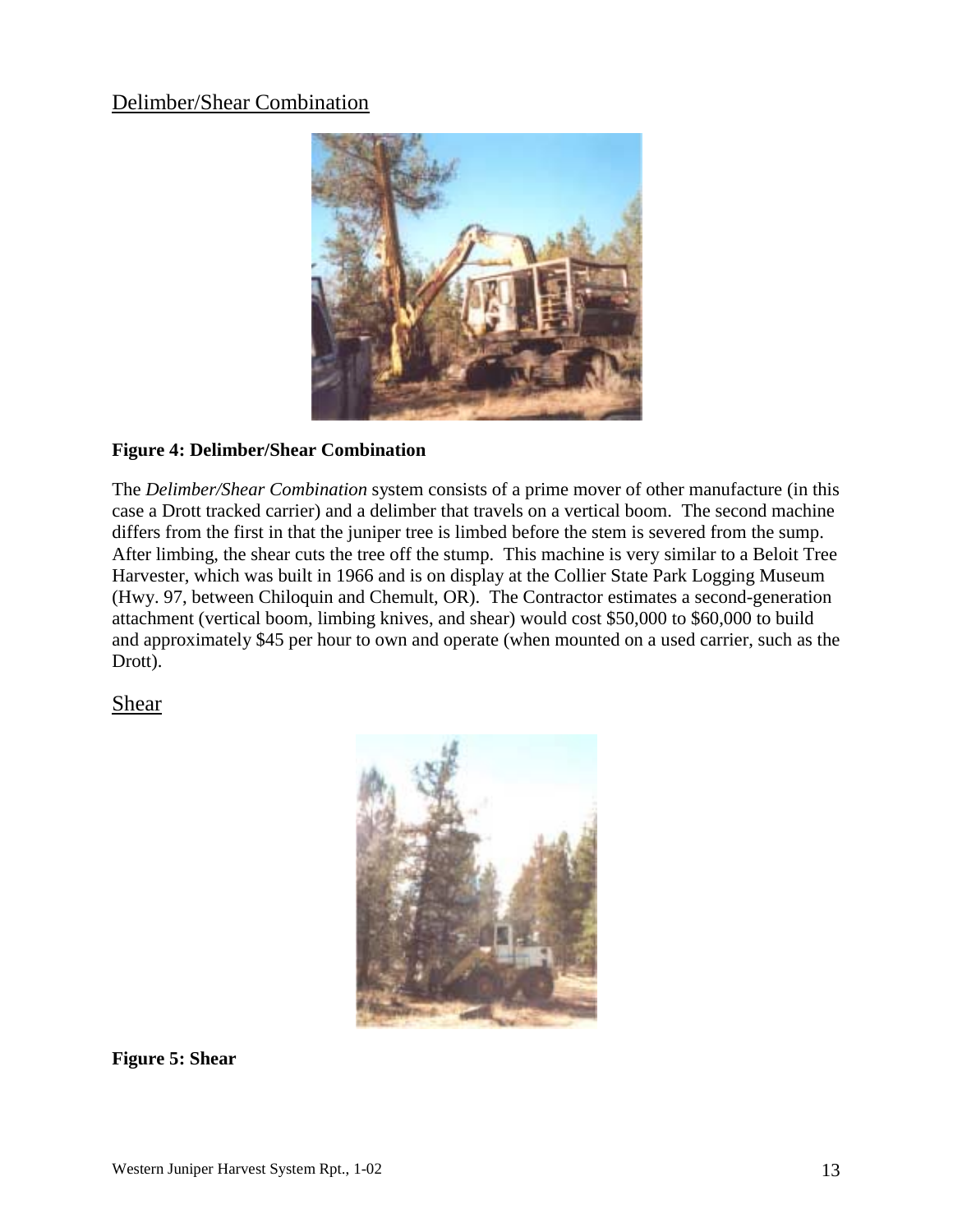<span id="page-13-0"></span>The shear used for this trial has a 20-inch capacity shear and is mounted on a rubber-tired International Harvester articulated payloader. The Contractor estimates the shear costs approximately \$55 per hour to own and operate.

### Skidder



### **Figure 6: Skidder**

The skidder used for this trial is a Caterpillar 518 rubber tired skidder with grapple. The Contractor estimates this machine costs approximately \$45 per hour to own and operate.

# **Methodology**

A total of 50 ¼-acre plots were established prior to the harvest trials. Plots were evenlydistributed across the study area of approximately 50 acres. Pre- and post-harvest trials data recorded included overstory and understory composition, trees per acre, canopy cover, and percent ground covered by woody debris. Soil samples for bulk density comparisons were taken from the center of each plot. To accentuate pre- and post-harvest differences, post-harvest soil samples were taken in areas that, based on visual evidence, experienced the most disturbance and potential compaction. Soil bulk density samples were evaluated at an off-site, independent lab. Post-harvest data also included any damage observed to the residual stand.

Time and motion studies were performed for the two systems used in the harvest trials. For each piece of equipment used in the two systems, the time/motion cycle was broken-down into distinct segments, such as travel, positioning, falling, delimbing, and bucking. Time was measured for each segment. Parameters such as diameter of large-end of log, distance traveled, types and length of delays, operator, and number of logs produced per stem processed, were also recorded.

Results were summarized and analyzed using standard statistical measures, such as mean, standard error, median, mode, standard deviation, sample variance, range, minimum, maximum, and confidence level. Certain data relationships were developed and graphed using regression analysis, such as cycle time versus parameter such as diameter and distance traveled.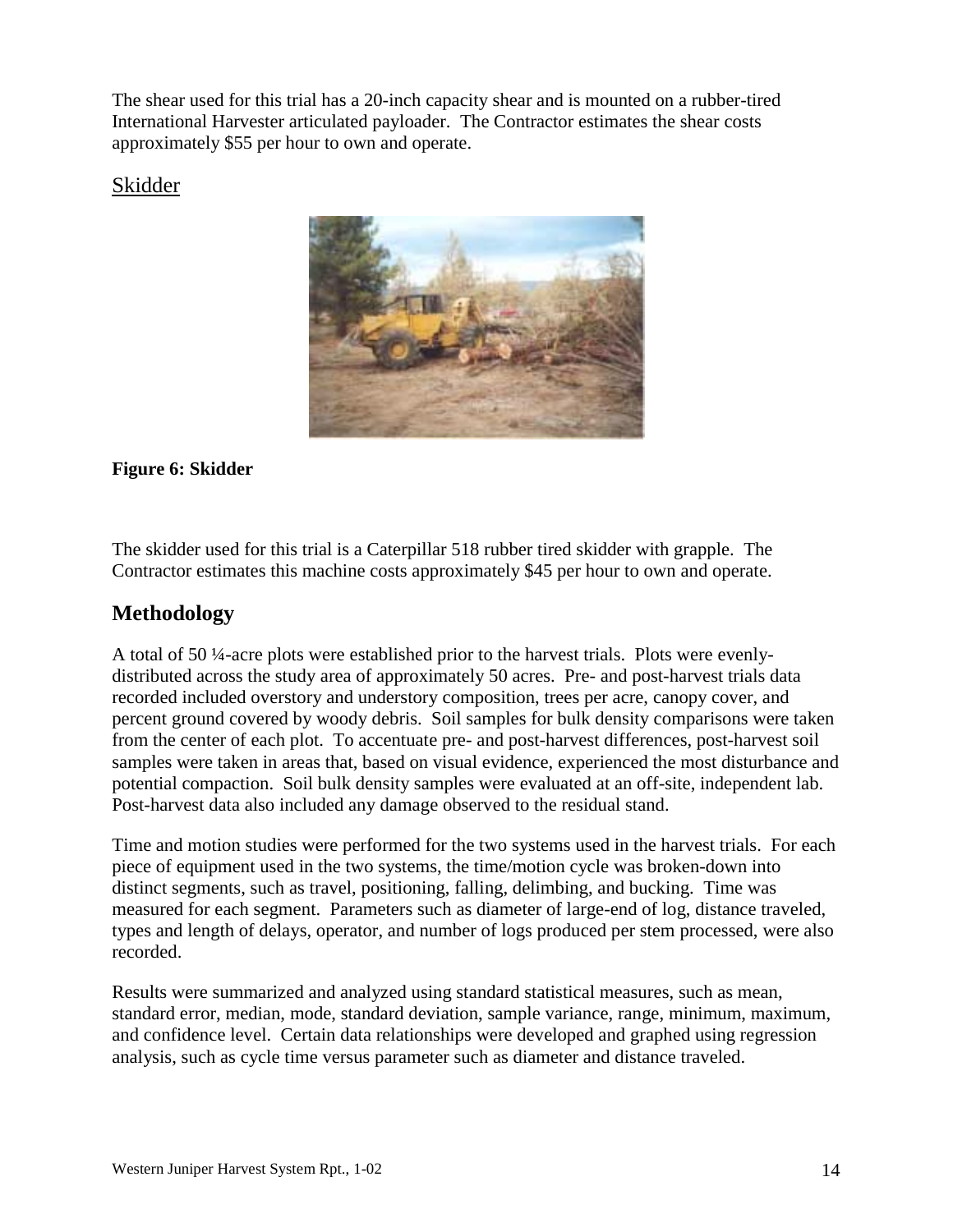<span id="page-14-0"></span>Production data consisted of tons per truckload (commercial weight scale ticket) and number of logs per truck (recorded by the contractor). Income was estimated based on average price per ton paid by the receiving mill (REACH, Inc., Klamath Falls).

### Results

Two harvest systems were evaluated. The first system consisted of three separate pieces of equipment: 1) A 20-inch shear mounted on an International Harvester articulated payloader; 2) Caterpillar 518 rubber-tired, grapple skidder; and 3) *Mobile Delimber*. The original configuration proposed by the contractor consisted of a shear, and shop-built mobile delimber with attached trailer to carry the stems after they were processed. Due to operational constraints such as the top-heavy design combined with a short, narrow wheelbase, the delimber was operated on a central landing and a skidder used to whole-tree skid trees cut by the shear.

The second system consisted of two pieces of equipment: 1) *Delimber/Shear Combination* and 2) Caterpillar 518 rubber-tired skidder with grapple previously described. The first system operated over about 20 acres and the second about nine acres. System No. 1 trials were conducted during the winter of 2000. Ground was frozen with zero to six inches of snow. System No. 2 trials were conducted during the summer of 2001. Only merchantable (greater than six inches in diameter) juniper was removed by either system.

The area where System No. 1 operated averaged about 20 trees per acre (TPA) pre-harvest, of which approximately 70% (14 TPA) were western juniper and the remainder ponderosa pine. The juniper averaged about eight-inches "diameter-at-breast height" (DBH) and 42-feet in height. Pine averaged about 13-inches DBH and 56-feet in height. About 64% of the area where System No. 1 operated had some type of ground vegetation pre-harvest (mainly cheat grass and sagebrush) and 8% was classified as having some type of woody down debris. There were many open spaces without any trees in this area of the project.

The area where System No. 2 operated averaged about 33 TPA pre-harvest, of which approximately 60% (20 TPA) were juniper and the remainder ponderosa pine. The juniper averaged about eight-inches DBH and 40-feet in height. Pine averaged about 11-inches DBH and 52-feet in height. About 53% of the area where System No. 2 operated had some type of ground vegetation pre-harvest (mainly cheat grass and sagebrush) and 7% was classified as having some type of woody down debris. Trees were more evenly spaced in this area than where System No. 1 operated.

 About 747 pieces (187 tons of logs) were produced by System No. 1 (average length 8 feet plus trim). The post-harvest stand where System No. 1 operated averaged 15 TPA, of which approximately 67% (10) were juniper and the remainder ponderosa pine. The DBH of juniper removed averaged about 11.9-inches and the average log weighed 507 pounds. Post-harvest woody debris was not measured since all delimbing was done at a central landing and slash piled per landowner's direction. It is estimated post-harvest down woody debris cover would have increased from about 6% pre-harvest to 25+% if the landowner had not required immediate slash clean-up. Post-harvest vegetation cover data were also not obtained, but did not decrease significantly based on observations made during time and motion studies. No residual stand damage was observed.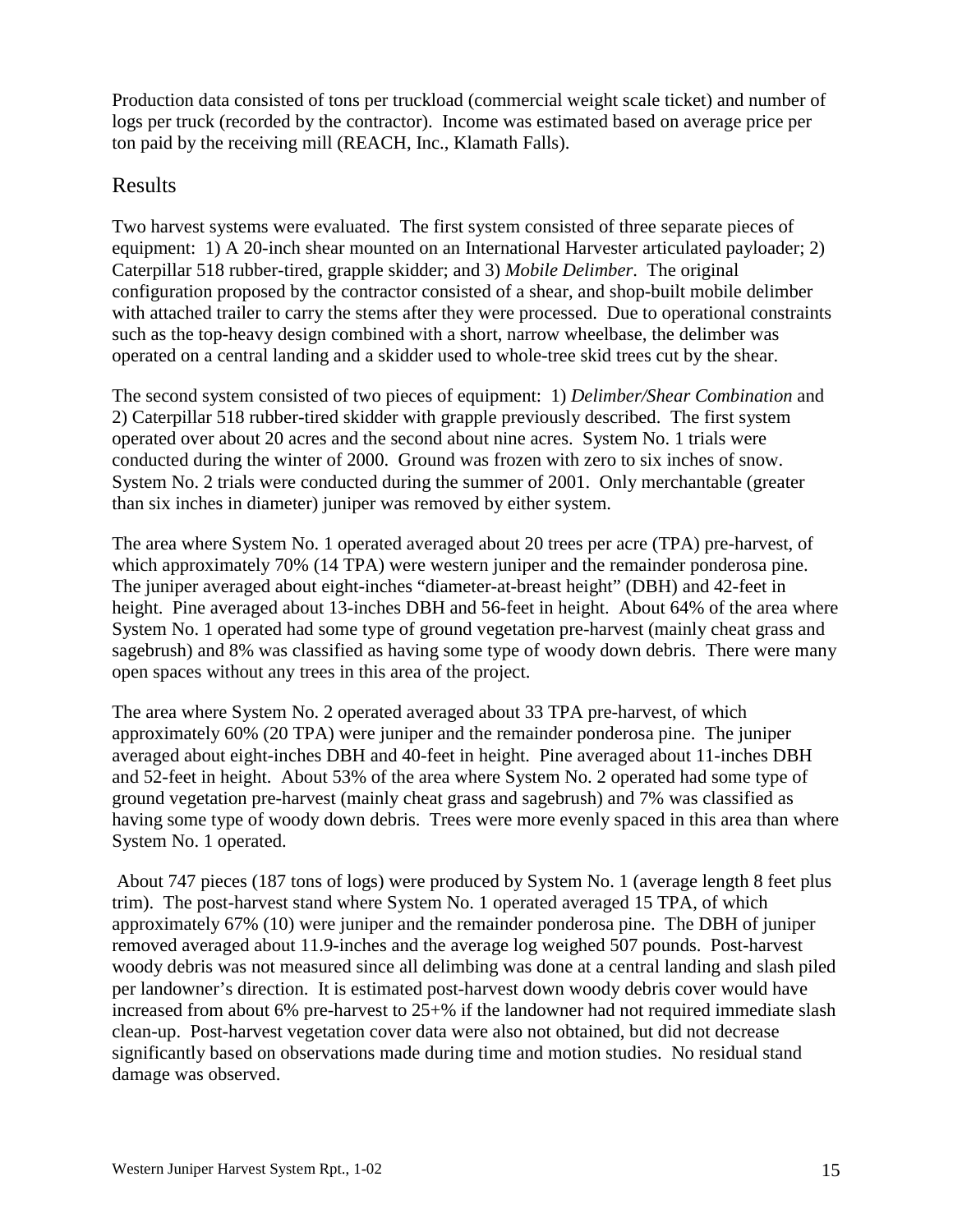<span id="page-15-0"></span>About 600 pieces (101 tons of logs) were produced by System No. 2 (average length 8 feet plus trim). The post-harvest stand averaged 17 TPA, approximately 47% (8) of which were juniper and the remainder ponderosa pine. The DBH of juniper removed averaged about 9.9-inches and the average log weighed 337 pounds. It is estimated post-harvest down woody debris cover would have increased from about 7% pre-harvest to 50+% if the landowner had not required immediate slash clean-up. Post-harvest vegetation cover data were not obtained, but did not decrease significantly based on observations made during time and motion studies. No residual stand damage was observed.

A total of 44 soil bulk density samples were taken pre-harvest and 19 post-harvest. There were no statistical differences between pre- and post-harvest soil bulk density measurements for either system.

# Time and Motion Study Results

A total of 87 observations were taken of the shear (103 minutes total) for time and motion study purposes. Average cycle time for the shear, including travel, positioning, clearing limbs from the lower portion of the tree, shearing the stem, and delays, was about one minute. Figure 7 portrays graphically percent of time for each cycle segment. The most time (40%) was spent traveling from tree to tree and positioning the shear. Very few delays were observed.



**Figure 7: Breakdown of Shear Total Cycle Time** 

A total of 64 observations were taken of the delimber used in System No. 1 (260 minutes total). Average cycle time for the *Mobile Delimber*, including loading and positioning the stem, delimbing, bucking, unloading the top of the stem, clearing limbs away from the delimber, and delays, was about four minutes. Figure 8 portrays graphically percent of time for each cycle segment. The most time (32%) was spent delimbing the stem while nearly as much time, 29%, was spent loading and positioning the stem in the delimbing knives. Very little pull-out was observed.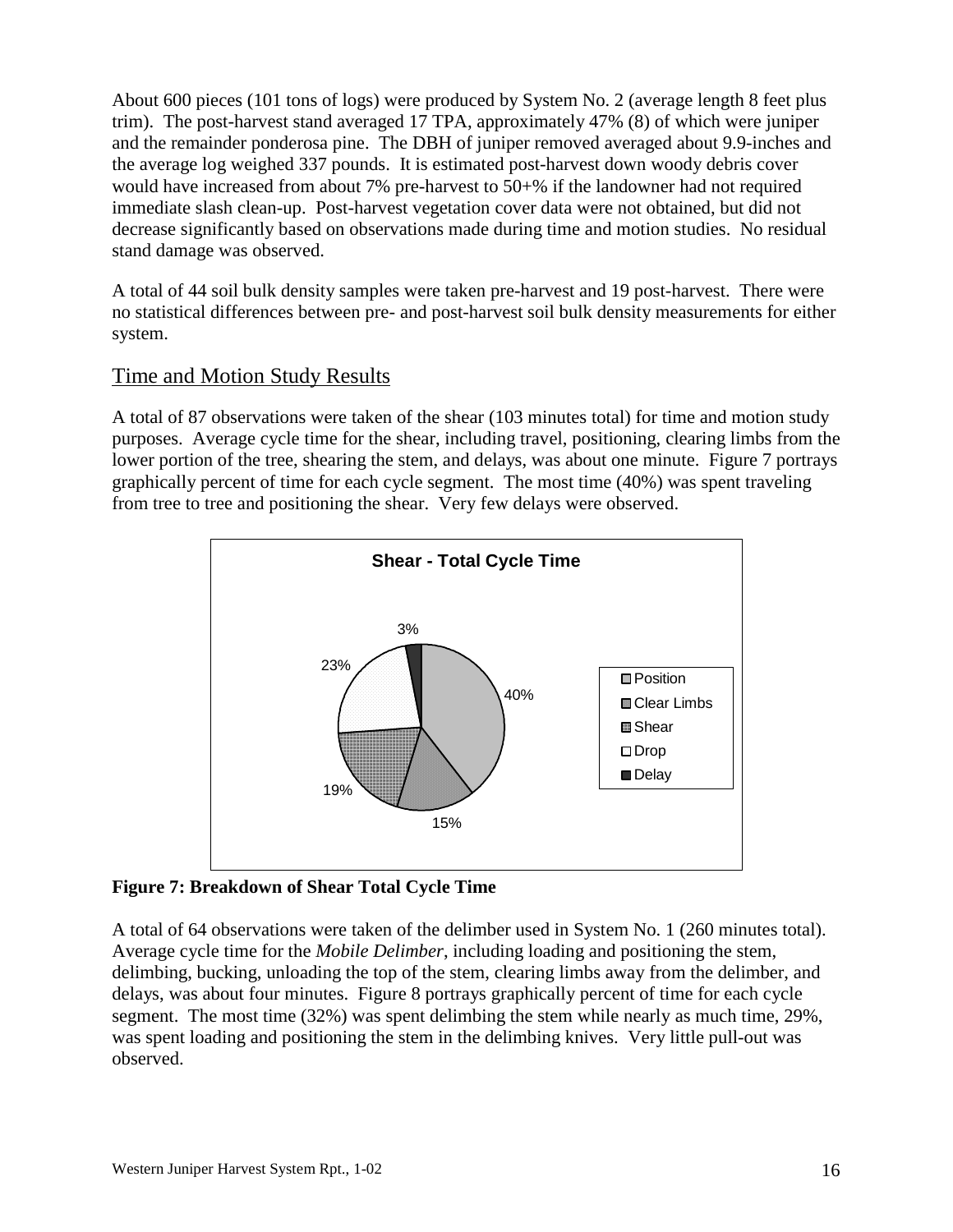<span id="page-16-0"></span>

**Figure 8: Breakdown of** *Mobile Delimber* **Total Cycle Time** 

A total of 33 observations were taken of the rubber-tired skidder with grapple used in both systems (113 minutes total). Average cycle time for the skidder, including operator, travel, positioning, assembling trees, skidding, decking, and delays was about eight minutes. Figure 9 portrays graphically percent of time for each cycle segment. Due to mechanical difficulties, all skidder time and motion study data were taken during Harvest System No. 1 trials. Significant differences of about 2 minutes per cycle for the same travel distance were found between the two skidder operators observed. Both operators averaged about 1.7 pieces per cycle (also called a "turn") (these were whole trees, not delimbed).



**Figure 9: Breakdown of Skidder Total Cycle Time** 

A total of 54 observations were taken of the *Delimber/Shear Combination* used in System No. 2 (176 minutes total). Average cycle time for the *Delimber/Shear Combination*, including travel, positioning, limbing, shear, log laydown, and delays, was about three-minutes. Figure 10 portrays graphically percent of time for each cycle segment. The largest portion of productive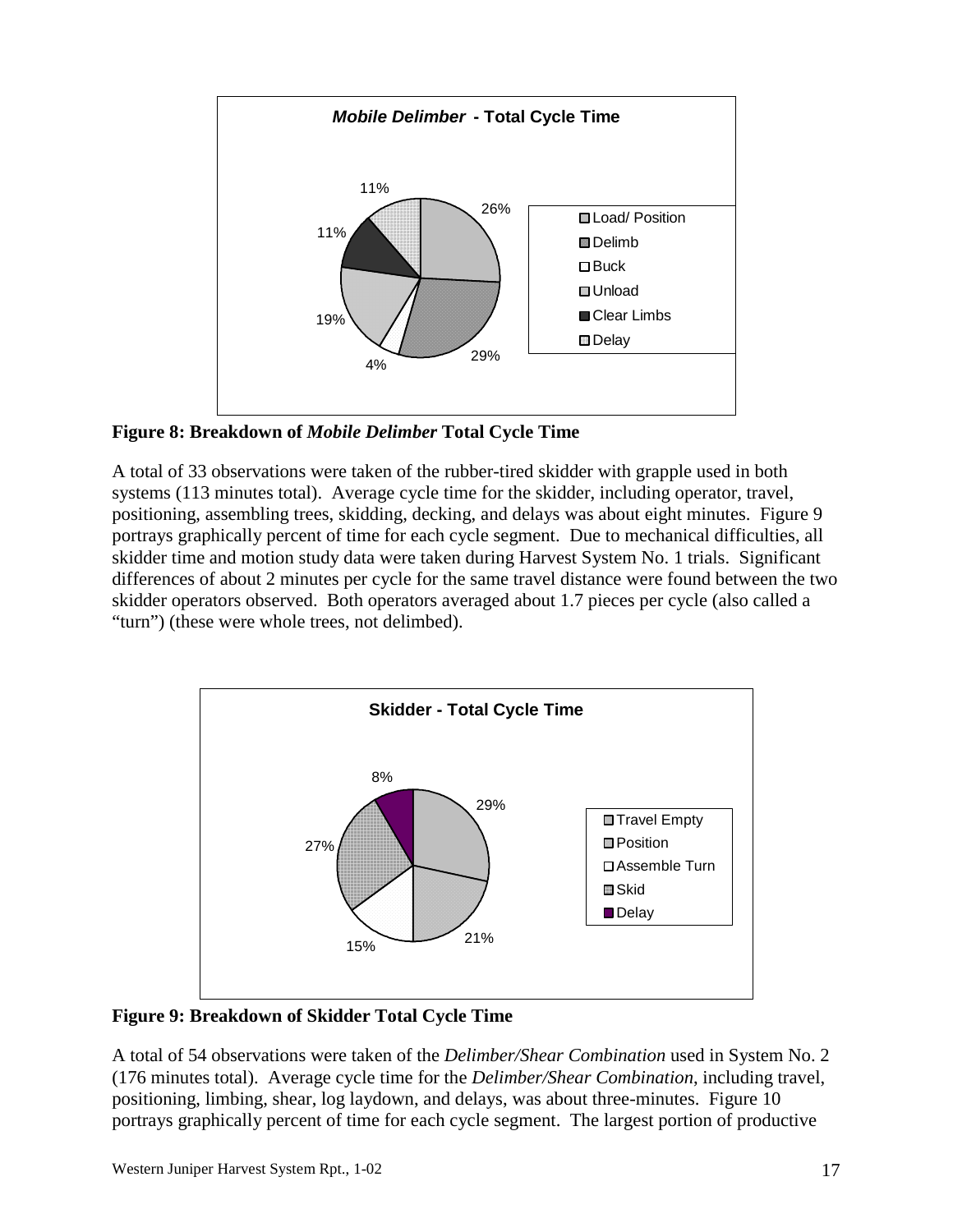<span id="page-17-0"></span>cycle time was spent delimbing (35%). Mechanical difficulties added about the same amount to total cycle time as the main activity of delimbing. This particular delimber did not leave as clean a log as the *Mobile Delimber* used in System No. 1 (leaving what sawmills call "pigs ears", or remnants of limbs still attached to the log).



**Figure 10: Breakdown of** *Delimber/Shear Combination* **Total Cycle Time** 

Stand conditions varied for the two systems. The area where System No. 1 operated contained spaces with few if any trees whereas trees more evenly occupied the area harvested by System No. 2. The area in which System No. 1 operated also was dominated by juniper, with scattered pine, whereas System No. 2 operated in a stand dominated by ponderosa pine with scattered juniper. This meant that a larger proportion of the juniper where System No. 2 operated was harvested (45% of standing juniper) compared to System No. 1 (30% of standing juniper).

# **Discussion and Interpretation**

# Site Selection and Conditions

Sites with a western juniper vegetative component vary greatly. The particular site chosen by the contractor reflected his desire to obtain better form juniper for sawing and minimize adverse harvest factors, such as slope and large surface rock. This type of juniper often comes from sites similar to that chosen - located at the ecotone of a sagebrush/grass community transitioning to what was probably an open ponderosa pine stand prior to overstory removal (Swan, Personal Communication). According to the contractor, the juniper component of the remaining mixed juniper/ponderosa pine stand was below average for this type of site in the Klamath Basin in terms of DBH and trees per acre (average DBH of eight- to nine-inches and 14 to 20 trees per acre), and about average in terms of height (40- to 42-feet). Spacing between branches was better than normally seen with more open-growing juniper.

It is important to note that the harvest site chosen did not simulate the conditions commonly encountered when juniper is removed for rangeland habitat restoration rather than higher quality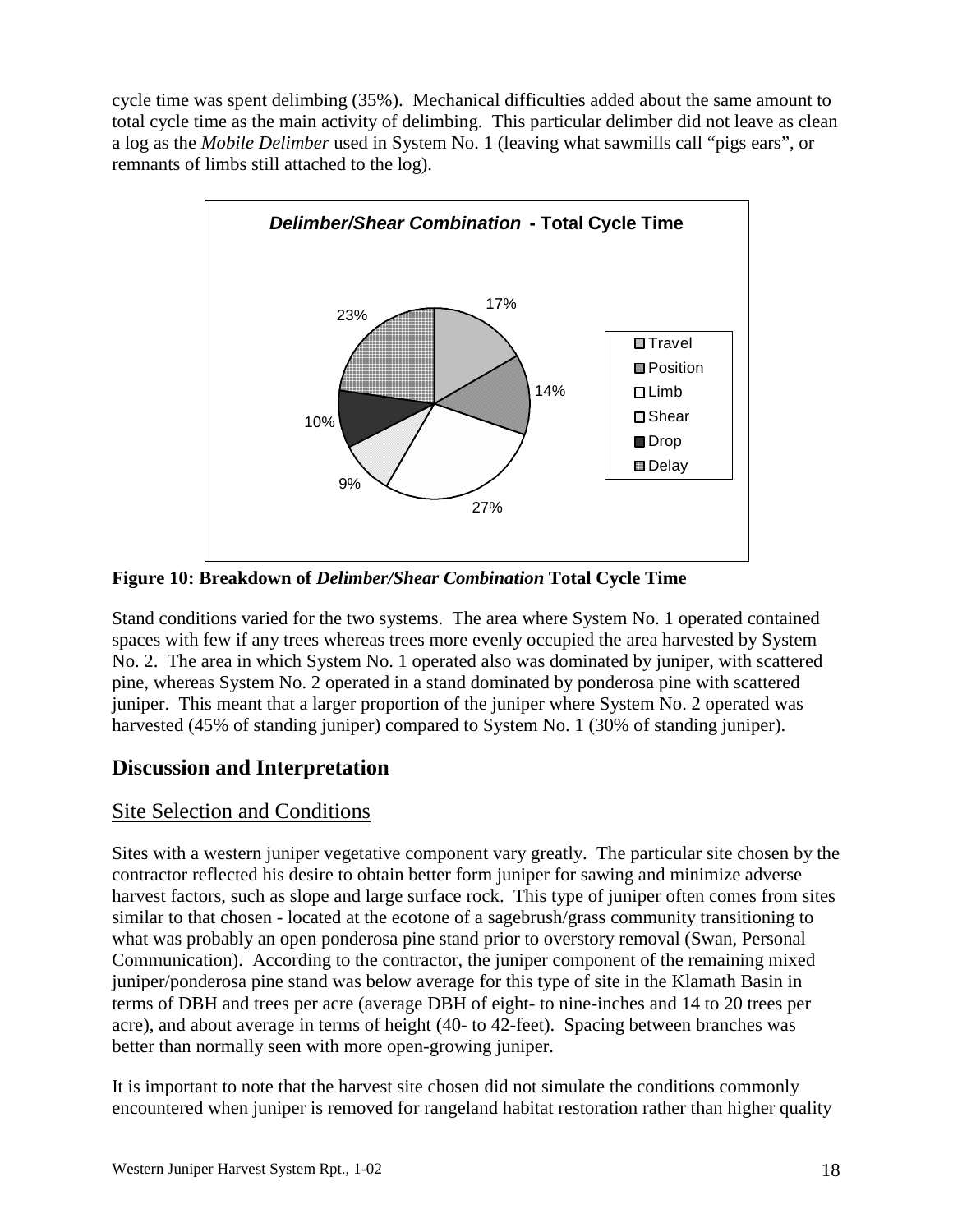<span id="page-18-0"></span>log recovery (high taper, average DBH less than 12-inches, less than 50 trees per acre, average height of 20- to 30-feet, and with numerous large limbs going all the way to the ground).

### Results

The contract for this project specified that results would be evaluated in terms of three criteria:

1. Cost of Logs Delivered to Central Landing - The estimated cost of delimbed logs delivered to a central landing was \$32.76 per green ton for the *Mobile Delimber* and \$26.47 per green ton for the *Delimber/Shear Combination*. This is higher than results reported for the first documented juniper harvest trials in 1996, which ranged from a low of \$27.27 per green ton for a conventional system, consisting of "manual falling and delimbing/rubber-tired skidder (RTS) with grapple", to a high of \$29.14 per green ton for a system consisting of "manual falling and partial delimbing/RTS with grapple/pull-through delimber" (Swan 1997). The difference in results between the two trials can be partially attributed to stand characteristics. Many more juniper were removed per acre in 1996 (55 vs. four to nine in this trial) and the logs were larger (average 12.6-inches DBH vs. 10.9-inch DBH in this trial).

Productivity gains of 10%, 25%, and 50% were calculated based on contractor reports of productivity gains for the "pull-through delimber" because of operator experience and machine break-in time. Actual results are projected somewhere between the 25% and 50% productivity gain shown below in Figure 11: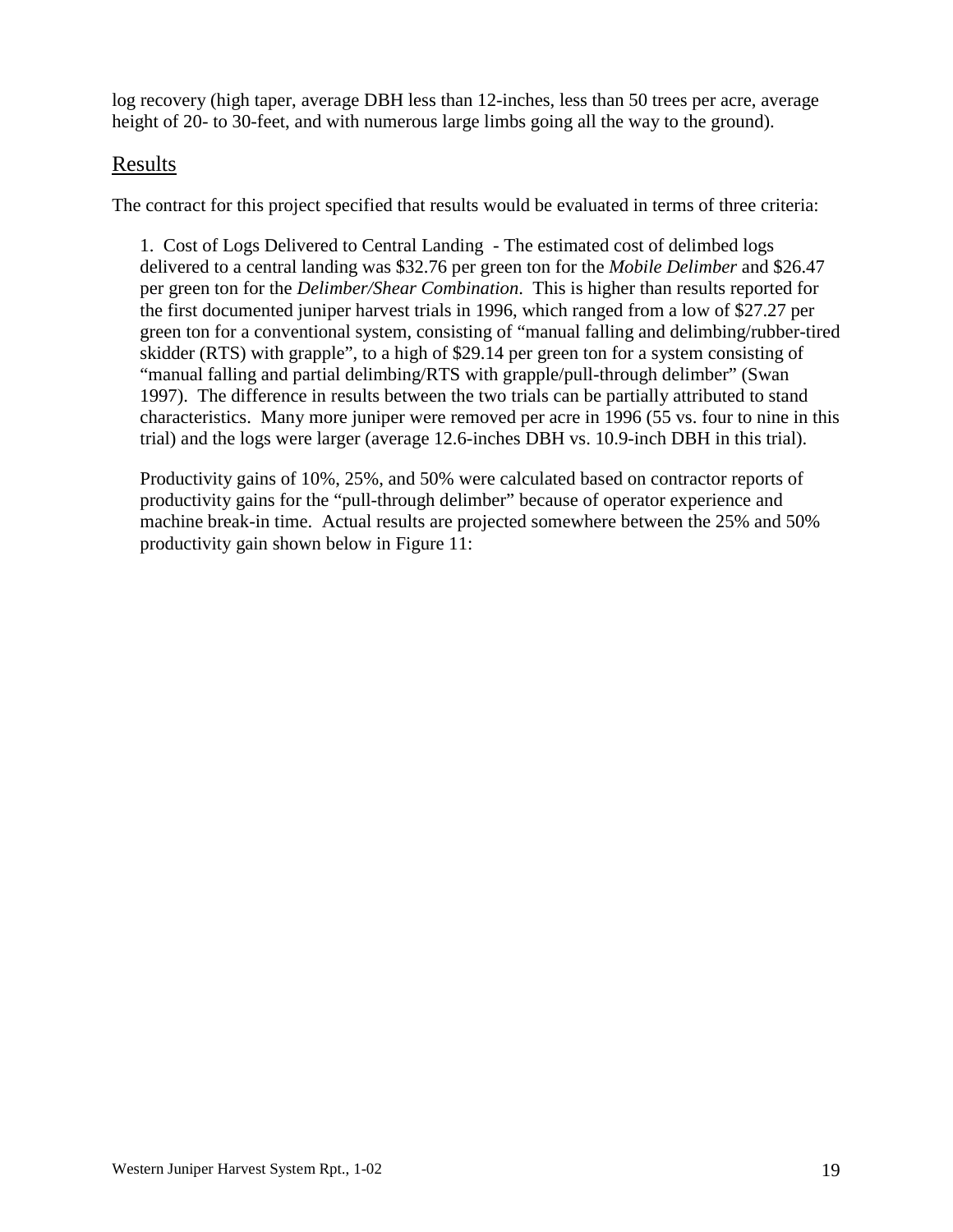# <span id="page-19-0"></span>**Figure 11: Productivity Gains**

**Trial** 

| Equipment              | <b>Mobile</b><br><b>Delimber</b> | <b>Skidder</b> | <b>Shear</b> | <b>Total</b> | Delimber/Shear<br><b>Combination</b> | <b>Skidder Bucker</b> |               |        | <b>Total</b> |
|------------------------|----------------------------------|----------------|--------------|--------------|--------------------------------------|-----------------------|---------------|--------|--------------|
| <b>Hours</b>           | 59                               | 48             | 24           |              | 35                                   | 21                    |               | 10     |              |
| <b>Days</b>            | 7.38                             | 6.00           | 3.00         |              | 4.38                                 | 2.63                  |               | 1.25   |              |
| # Loads                | 8                                | 8              | 8            |              | 4.5                                  | 4.5                   |               | 4.5    |              |
| Loads/Day              | 1.08                             | 1.33           | 2.67         |              | 1.03                                 | 1.71                  |               | 3.60   |              |
| Loads/Hour             | 0.14                             | 0.17           | 0.33         |              | 0.13                                 | 0.21                  |               | 0.45   |              |
| <b>Tons</b>            | 187.26                           | 187.26         | 187.26       |              | 100.88                               | 100.88                | 100.88        |        |              |
| <b>Tons/Day</b>        | 25.39                            | 31.21          | 62.42        |              | 23.06                                | 38.43                 | 80.70         |        |              |
| <b>Tons/Hour</b>       | 3.17                             | 3.90           | 7.80         |              | 2.88                                 | 4.80                  |               | 10.09  |              |
| <b>Pieces</b>          | 747                              | 747            | 747          |              | 600                                  | 600                   |               | 600    |              |
| Pieces/Day             | 101.29                           | 124.50         | 249.00       |              | 137.14                               | 228.57                |               | 480.00 |              |
| Pieces/Hour            | 12.66                            | 15.56          | 31.13        |              | 17.14                                | 28.57                 |               | 60.00  |              |
|                        |                                  |                |              |              |                                      |                       |               |        |              |
| <b>Machine Cost \$</b> | 45                               | \$<br>45       | \$<br>55     |              | \$<br>45                             | \$<br>45              | $\mathcal{S}$ | 15     |              |
| Total \$/Hour          | $\mathcal{S}$<br>45              | 45<br>\$       | \$<br>55     |              | \$<br>45                             | \$<br>45              | $\mathcal{S}$ | 15     |              |
| <b>Total Cost</b>      | \$<br>2,655                      | \$2,160        | \$1,320      | \$6,135      | \$<br>1,575                          | \$<br>945             | \$            | 150    | \$2,670      |
|                        | \$/Ton Stump to Landing          |                |              | \$32.76      |                                      |                       |               |        | \$26.47      |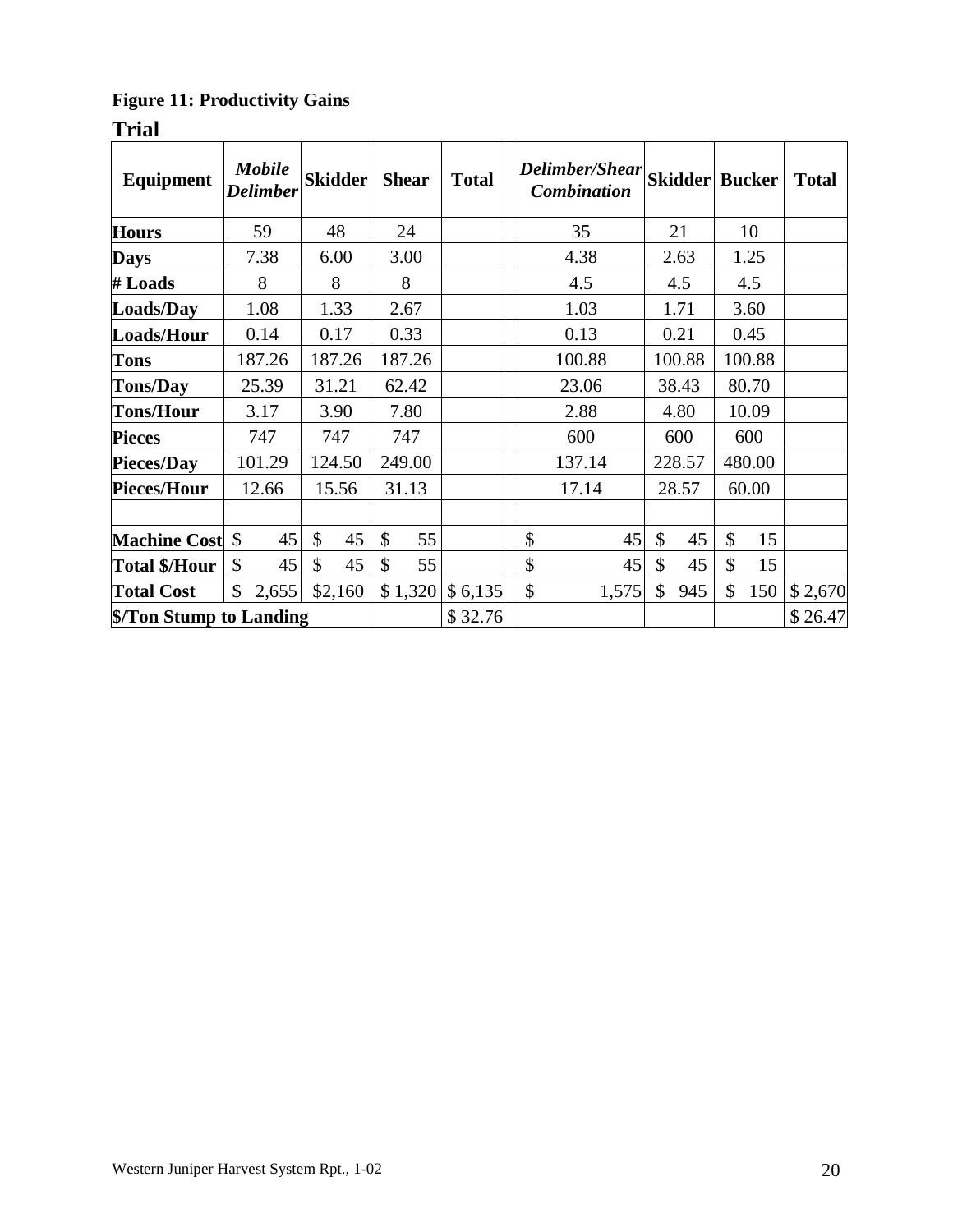# **10% Improvement**

| Equipment               | <b>Mobile</b><br><b>Delimber</b> | <b>Skidder</b> | <b>Shear</b> |         | <b>Total</b> | <b>Delimber/Shear</b><br><b>Combination</b> |       |       |        | <b>Skidder Bucker</b> |        | <b>Total</b> |     |  |
|-------------------------|----------------------------------|----------------|--------------|---------|--------------|---------------------------------------------|-------|-------|--------|-----------------------|--------|--------------|-----|--|
| <b>Hours</b>            | 53.1                             | 48             | 24           |         |              | 31.5                                        |       |       | 21     |                       | 10     |              |     |  |
| <b>Days</b>             | 6.64                             | 6.00           | 3.00         |         |              | 3.94                                        |       |       | 2.63   |                       | 1.25   |              |     |  |
| # Loads                 | 8                                | 8              | 8            |         |              | 4.5                                         |       |       | 4.5    |                       | 4.5    |              |     |  |
| Loads/Day               | 1.21                             | 1.33           | 2.67         |         |              | 1.14                                        |       |       | 1.71   |                       | 3.60   |              |     |  |
| Loads/Hour              | 0.15                             | 0.17           | 0.33         |         |              | 0.14                                        |       |       | 0.21   |                       | 0.45   |              |     |  |
| <b>Tons</b>             | 187.26                           | 187.26         | 187.26       |         |              | 100.88                                      |       |       | 100.88 | 100.88                |        |              |     |  |
| <b>Tons/Day</b>         | 28.21                            | 31.21          | 62.42        |         |              | 25.62                                       |       |       | 38.43  | 80.70                 |        |              |     |  |
| <b>Tons/Hour</b>        | 3.53                             | 3.90           | 7.80         |         |              | 3.20                                        |       |       | 4.80   |                       | 10.09  |              |     |  |
| <b>Pieces</b>           | 747                              | 747            | 747          |         |              | 600                                         |       |       | 600    |                       |        |              | 600 |  |
| Pieces/Day              | 112.54                           | 124.50         | 249.00       |         |              | 152.38                                      |       |       | 228.57 |                       | 480.00 |              |     |  |
| <b>Pieces/Hour</b>      | 14.07                            | 15.56          | 31.13        |         |              | 19.05                                       |       | 28.57 |        |                       | 60.00  |              |     |  |
|                         |                                  |                |              |         |              |                                             |       |       |        |                       |        |              |     |  |
| <b>Machine Cost</b> \$  | 45                               | \$<br>45       | \$           | 55      |              | \$                                          | 45    | \$    | 45     | $\mathcal{S}$         | 15     |              |     |  |
| <b>Total \$/Hour</b>    | \$<br>45                         | \$<br>45       | \$           | 55      |              | \$                                          | 45    | \$    | 45     | \$                    | 15     |              |     |  |
| <b>Total Cost</b>       | \$<br>2,390                      | \$2,160        |              | \$1,320 | \$5,870      | \$                                          | 1,418 | \$    | 945    | $\mathcal{S}$<br>150  |        | \$2,513      |     |  |
| \$/Ton Stump to Landing |                                  |                |              |         | \$31.34      |                                             |       |       |        |                       |        | \$24.91      |     |  |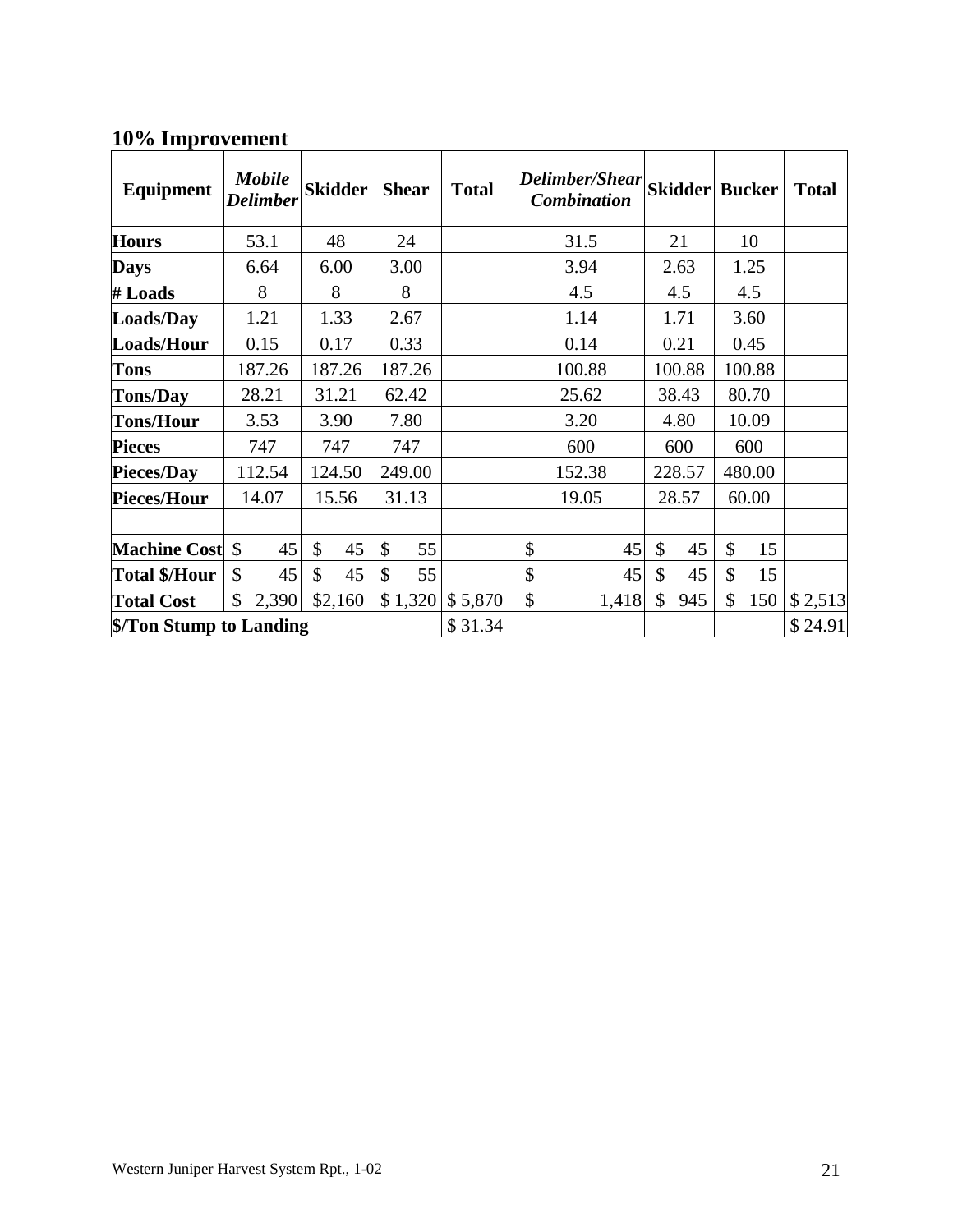# **25% Improvement**

| Equipment               | <b>Mobile</b><br><b>Delimber</b> | <b>Skidder</b> | <b>Shear</b> | <b>Total</b> | Delimber/Shear<br><b>Combination</b> |      |        | <b>Skidder Bucker</b> |        | <b>Total</b> |
|-------------------------|----------------------------------|----------------|--------------|--------------|--------------------------------------|------|--------|-----------------------|--------|--------------|
| <b>Hours</b>            | 44.25                            | 48             | 24           |              | 26.25                                |      | 21     |                       | 10     |              |
| <b>Days</b>             | 5.53125                          | 6              | 3            |              | 3.28125                              |      | 2.625  |                       | 1.25   |              |
| # Loads                 | 8.00                             | 8.00           | 8.00         |              | 4.50                                 |      | 4.50   |                       | 4.50   |              |
| Loads/Day               | 1.446328                         | 1.3333         | 2.66667      |              | 1.371428571                          |      | 1.7143 |                       | 3.6    |              |
| Loads/Hour              | 0.18                             | 0.17           | 0.33         |              | 0.17                                 | 0.21 |        | 0.45                  |        |              |
| <b>Tons</b>             | 187.26                           | 187.26         | 187.26       |              | 100.88                               |      | 100.88 |                       | 100.88 |              |
| <b>Tons/Day</b>         | 33.85492                         | 31.21          | 62.42        |              | 30.74438095                          |      | 38.43  | 80.704                |        |              |
| <b>Tons/Hour</b>        | 4.23                             | 3.90           | 7.80         |              | 3.84                                 |      | 4.80   |                       | 10.09  |              |
| <b>Pieces</b>           | 747.00                           | 747.00         | 747.00       |              | 600.00                               |      | 600.00 |                       | 600.00 |              |
| Pieces/Day              | 135.0508                         | 124.5          | 249          |              | 182.8571429                          |      | 228.57 |                       | 480    |              |
| Pieces/Hour             | 16.88                            | 15.56          | 31.13        |              | 22.86                                |      | 28.57  |                       | 60.00  |              |
|                         |                                  |                |              |              |                                      |      |        |                       |        |              |
| <b>Machine Cost</b>     | 45.00                            | 45.00          | 55.00        |              | \$<br>45                             | \$   | 45     | \$                    | 15     |              |
| Total \$/Hour           | $\mathcal{S}$<br>45              | \$<br>45       | \$<br>55     |              | \$<br>45                             | \$   | 45     | \$                    | 15     |              |
| <b>Total Cost</b>       | \$<br>1,991                      | \$2,160        | \$1,320      | \$5,471      | \$<br>1,181                          | \$   | 945    | \$                    | 150    | \$2,276      |
| \$/Ton Stump to Landing |                                  |                |              | \$29.22      |                                      |      |        |                       |        | \$22.56      |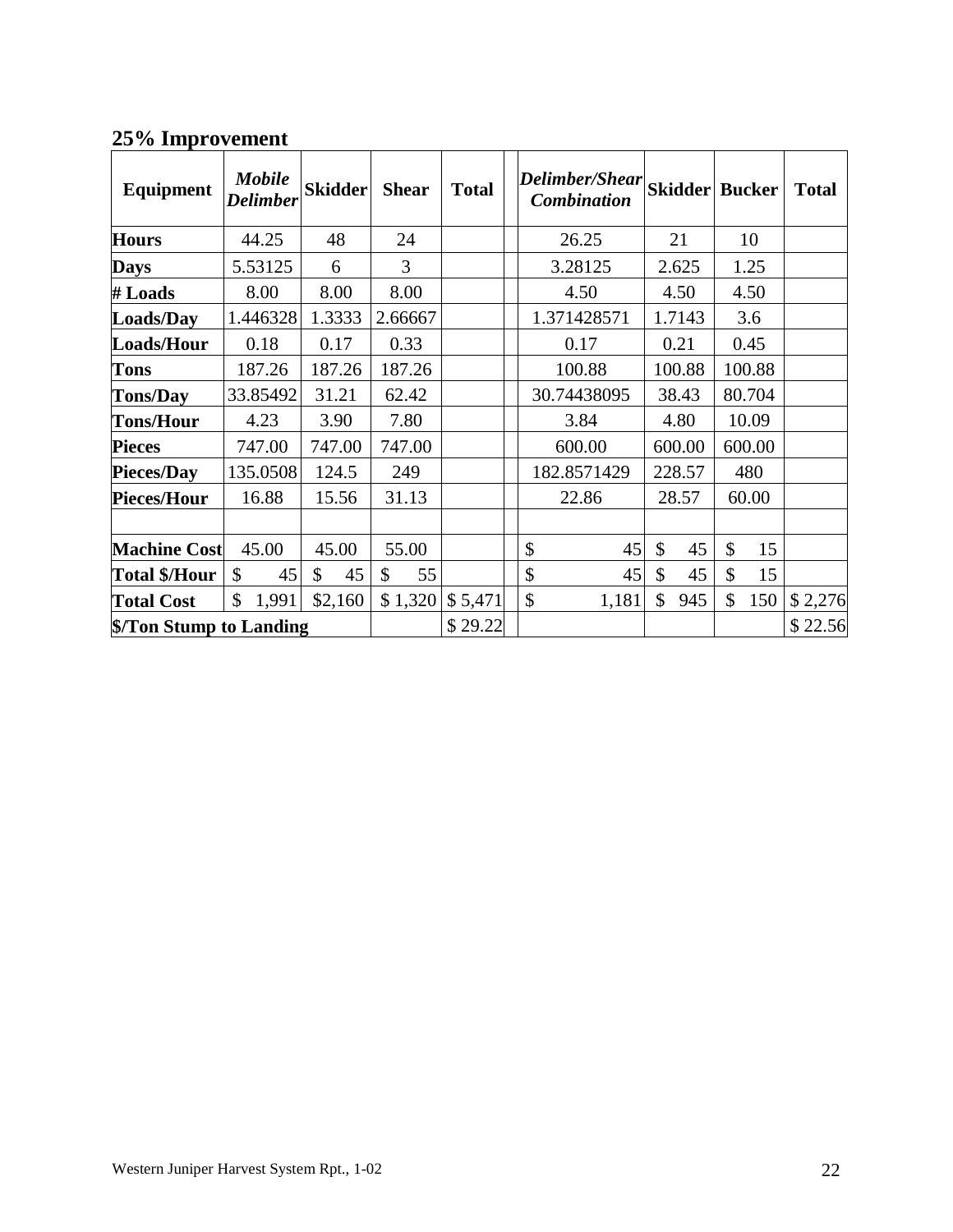| Equipment              |                         | <b>Mobile</b><br><b>Delimber</b> |               | <b>Skidder</b> | <b>Shear</b> |         | <b>Total</b> |    | Delimber/Shear<br><b>Combination</b> |     |               | <b>Skidder Bucker</b> |               |         | <b>Total</b> |       |  |  |
|------------------------|-------------------------|----------------------------------|---------------|----------------|--------------|---------|--------------|----|--------------------------------------|-----|---------------|-----------------------|---------------|---------|--------------|-------|--|--|
| <b>Hours</b>           |                         | 29.5                             |               | 48             | 24           |         |              |    | 17.5                                 |     |               | 21                    |               | 10      |              |       |  |  |
| <b>Days</b>            |                         | 3.69                             |               | 6.00           | 3.00         |         |              |    | 2.19                                 |     |               | 2.63                  |               | 1.25    |              |       |  |  |
| # Loads                |                         | 8                                |               | 8              | 8            |         |              |    | 4.5                                  |     |               | 4.5                   |               | 4.5     |              |       |  |  |
| Loads/Day              |                         | 2.17                             |               | 1.33           | 2.67         |         |              |    | 2.06                                 |     |               | 1.71                  |               |         |              | 3.60  |  |  |
| Loads/Hour             |                         | 0.27                             |               | 0.17           | 0.33         |         |              |    | 0.26                                 |     |               | 0.21                  | 0.45          |         |              |       |  |  |
| <b>Tons</b>            |                         | 187.26                           |               | 187.26         |              | 187.26  |              |    | 100.88                               |     |               | 100.88                | 100.88        |         |              |       |  |  |
| <b>Tons/Day</b>        |                         | 50.78                            |               | 31.21          | 62.42        |         |              |    | 46.12                                |     |               | 38.43                 | 80.70         |         |              |       |  |  |
| <b>Tons/Hour</b>       |                         | 6.35                             |               | 3.90           | 7.80         |         |              |    | 5.76                                 |     |               | 4.80                  |               | 10.09   |              |       |  |  |
| <b>Pieces</b>          |                         | 747                              |               | 747            | 747          |         |              |    | 600                                  |     | 600           |                       |               | 600     |              |       |  |  |
| Pieces/Day             |                         | 202.58                           |               | 124.50         | 249.00       |         |              |    | 274.29                               |     |               | 228.57                |               | 480.00  |              |       |  |  |
| Pieces/Hour            |                         | 25.32                            |               | 15.56          | 31.13        |         |              |    | 34.29                                |     | 28.57         |                       |               |         |              | 60.00 |  |  |
|                        |                         |                                  |               |                |              |         |              |    |                                      |     |               |                       |               |         |              |       |  |  |
| <b>Machine Cost</b> \$ |                         | 45                               | $\mathcal{S}$ | 45             | \$           | 55      |              | \$ |                                      | 45  | $\mathcal{S}$ | 45                    | $\mathcal{S}$ | 15      |              |       |  |  |
| <b>Total \$/Hour</b>   | $\mathcal{S}$           | 45                               | \$            | 45             | \$           | 55      |              | \$ |                                      | 45  | $\mathcal{S}$ | 45                    | \$            | 15      |              |       |  |  |
| <b>Total Cost</b>      | \$                      | 1,328                            |               | \$2,160        |              | \$1,320 | \$4,808      | \$ |                                      | 788 | \$            | 945                   | \$            | 150     | \$1,883      |       |  |  |
|                        | \$/Ton Stump to Landing |                                  |               |                |              | \$25.67 |              |    |                                      |     |               |                       |               | \$18.66 |              |       |  |  |

### **50% Improvement**

2. Worker Exposure to Chainsaws – Use of chainsaws was significantly reduced for the two systems in these trials. The *Mobile Delimber* system included a separate wheeled shear for falling and the *Delimber/Shear Combination* has a shear as an integral component. Chainsaws were used to clean-up "pig's ears" (portions of limbs remaining after mechanical delimbing), and top and buck trees yarded for the *Delimber/Shear Combination*. It is assumed that in many cases chainsaws will still be required to cut juniper saplings and whips, and sever remaining live limbs on stumps.

3. On-Site Dispersion of Slash – It is estimated that if the carrier for the *Mobile Delimber* had functioned as intended, slash dispersion might have been 50+%. Slash dispersion for the Delimber/Shear Combination system was estimated to be about 25%. Comparison with the 1996 juniper harvest trials is difficult because of significant differences in juniper per acre and amount of slash able to be distributed. The 1996 trials averaged 55 trees removed per acre compared to these trials, which averaged four to nine trees removed per acre. In qualitative terms, slash dispersion was considered "very good" for the *Delimber/Shear Combination* and probably similar for the *Mobile Delimber* if it had operated as intended (Swan, Personal Communication).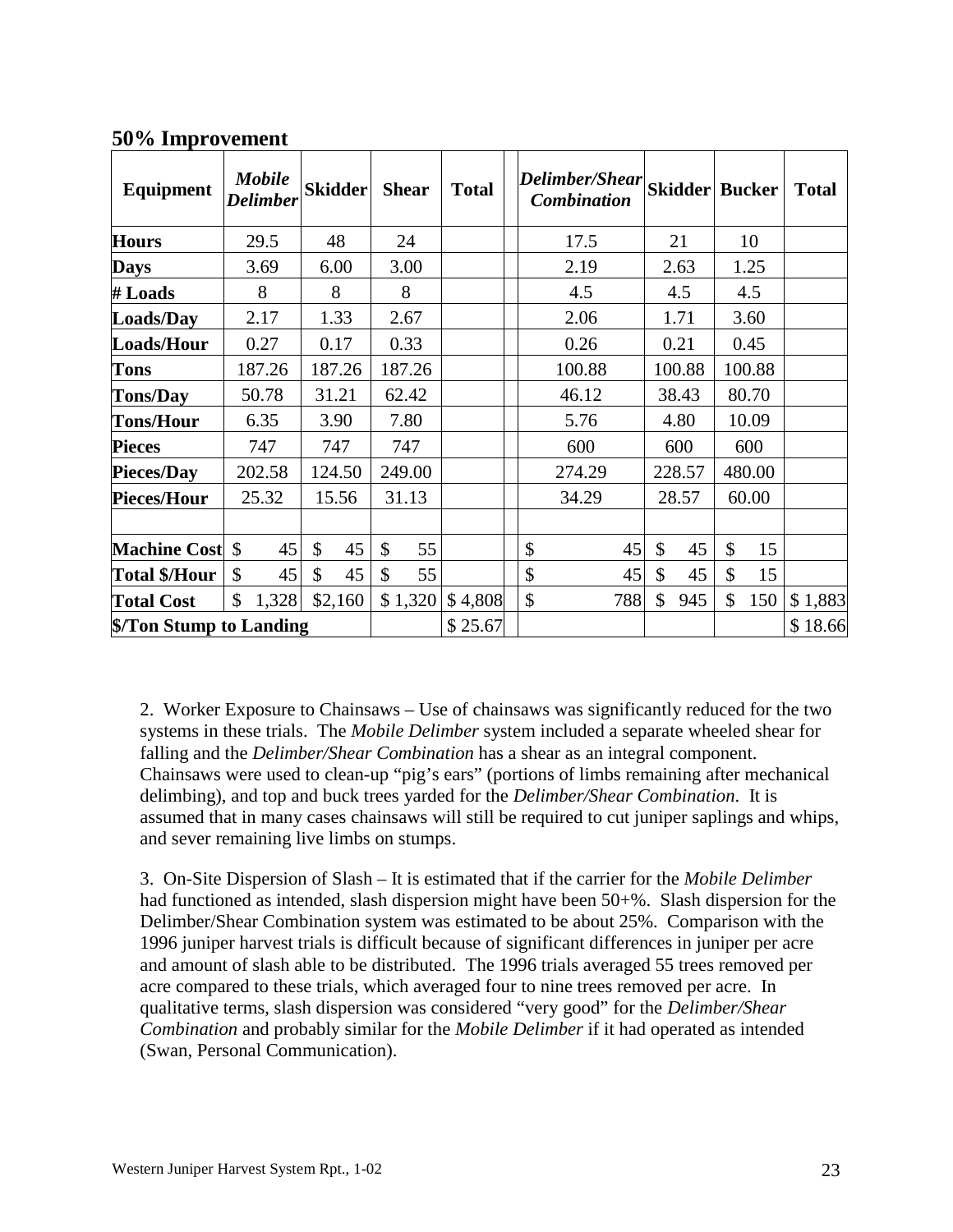### <span id="page-23-0"></span>Soil Compaction

Bulk soil density sampling strategy used for these trials was similar to that used in the 1996 juniper trials (Swan 1997). Pre-harvest trial samples were taken throughout the trials site and compared to samples taken post-harvest in heavily-traveled areas. Results were also similar virtually no soil compaction was observed. This is not surprising given that the area impacted by the *Mobile Delimber* was for the most part frozen during harvest activities (winter 2000) and that very dry soils were observed when the *Delimber/Shear Combination* trial was conducted (summer 2001). It is also speculated that past activities, such as heavy grazing beginning about 100 years ago and previous logging, have already impacted the site to the extent that limited activities, such as those associated with the harvest trials, do not cause quantifiable compaction damage. There is some evidence to support this theory in the form of "platey" soil structure observed in the upper soil horizons. Given data from two juniper harvest trials, it is assumed compaction may not be an issue in sites with similar soils (dry clay loam and clay soils) and history, so long as the soils are frozen or dry.

### Regression Analysis

Regression analyses were performed to quantify relationships between times for machine cycle elements and variables such as stem diameter and travel distance that affect those cycle elements. The formulas derived are probably somewhat accurate for projecting time/motion and estimating costs for the shear and rubber tired skidder with grapple, because observations tended to cluster. Operator experience, as observed for the skidder, was more significant than any other measured factors. The formulas derived for the two delimbing apparatus are simply too speculative to comment on because of major potential improvements possible with more stable and faster carriers (see Appendix A for regression calculation details).

### Innovations

A significant innovation that was not measured is the unique, flexible knife arrangement on the *Mobile Delimber*. Less fiber "pull-out" was evident when compared to other delimbing mechanisms, such as the *Delimber/Shear Combination*. People who had been present in 1993 when a stroke delimber was used with better form juniper observed that there appeared to be less pull-out with the *Mobile Delimber* knife arrangement (Swan, Personal Communication).

### Methodological Weaknesses

Methodology and results were affected by a number of factors:

1. Slash Piling – Data collection about ability of the harvest systems to scatter slash was hampered by landowner concerns about slash accumulation. Only crude estimates could be obtained.

2. Equipment Downtime – There were major equipment downtime and delays for repair and adjustment. This was expected for "proof of concept" prototypes, but it means that the results reported may not be a good indication of potential results. Attempts were made to address this issue by extrapolating effects of potential production gains (see below).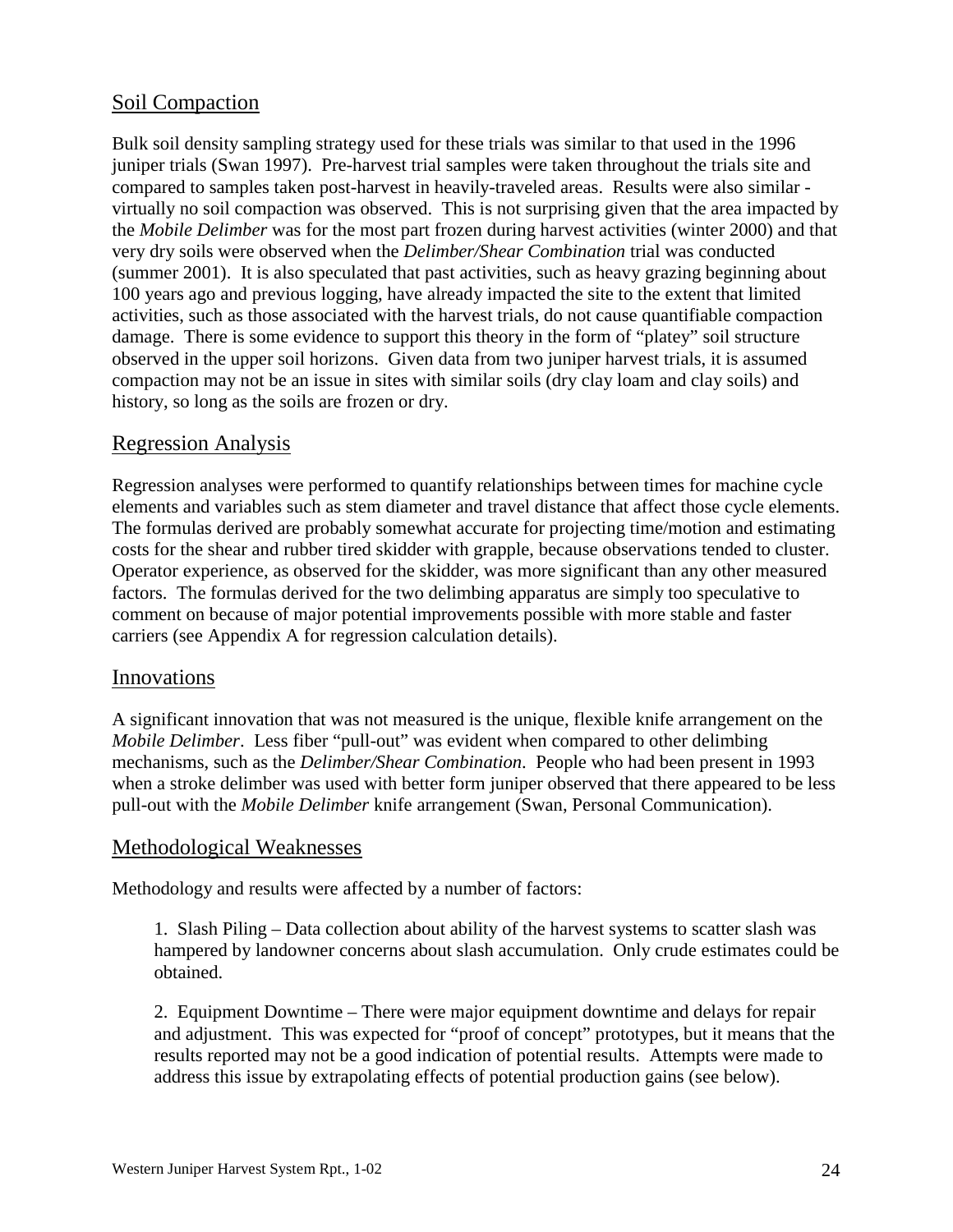<span id="page-24-0"></span>3. Carriers Used in Trials – The carriers used in the trials are probably not indicative of what would be used in the future. The retired "lumber stacker" used for the *Mobile Delimber* had a high center of gravity, which hindered use on slopes over 5%, and the former irrigation ditch excavator used with the *Delimber/Shear Combination* was very slow.

### Concerns About Custom- or Shop-Built Equipment

Limited edition, custom- or shop-built equipment designed and fabricated for specific tasks has drawbacks. The most significant one is that even if the machine works well, limited production means that parts and manuals may not be readily available, and mechanics may not be familiar with the unique configuration of parts. Savings during fabrication may well be cancelled-out by costs incurred in trying to maintain and operate the equipment long-term.

### Recommendations

 $\overline{a}$ 

It is suggested future studies include systematic evaluation of excavator-mounted "dangle head" processors<sup>1</sup>, purpose-built feller-bunchers<sup>2</sup>, harvester/forwarder combinations<sup>3</sup>, and stroke-boom delimbers<sup>4</sup> made by major forestry equipment manufacturers. These machines are likely to achieve dramatically higher production rates on more productive sites (e.g. when juniper is mixed in with ponderosa pine) compared to the systems described above. Parts and repairs are also more easily obtained and performed than with custom-built or limited-production machines.

An indication of the potential productivity of existing logging systems was provided by eyewitness accounts of feller-buncher performance in a scattered juniper stand (about twominutes per tree, including travel and felling) (Swan Personal Communication). The authors also viewed 1993 video footage of a stroke-boom delimber processing juniper harvested from what was considered a more productive site (e.g. trees averaged at least 35- to 40-ft. tall). Production rate was about one stem per minute. In addition, the authors had the opportunity to try a small "dangle-head processor" with a limited sample of juniper removed during a pine

 $1$  Mounted on the end of an excavator's (or converted excavator  $-$  log loader) boom, a dangle head processor grabs the butt of a fallen tree, often while sitting at a landing, and pulls the log using roller wheels through a set of delimbing knives. The processor head measures log length and the operator is able to cut logs to length with a saw bar mounted in the processor head.

 $2^2$  A feller-buncher is either a tracked or wheeled machine that fells and bunches trees. The felling may be accomplished using a saw bar or a continually turning cutting wheel ("hot saw").

 $3$  A harvester is similar to a feller-buncher with the exception that the harvester always uses a saw bar-type felling head. In addition to felling the tree, the harvester has capabilities similar to the dangle head processor to delimb and buck stems. The harvester is followed by a forwarder. A forwarder is a tracked or wheeled machine equipped with log bunks and a loading boom used to pick up logs from the forest floor and place them in the forwarder's log bunks. Logs are then "forwarded" out of the woods to a landing where they are offloaded from the forwarder's bunks using the loading boom.

 $4$  Like a dangle head processor, a stroke-boom delimber grabs the butt of a fallen tree, often while sitting at a landing, delimbs, measures, and bucks the tree into logs. However, instead of using roller wheels to feed the tree through the delimbing knives, a stoke-boom delimber rigidly holds onto one end of the log with a grapple. The log is parallel to a boom on which a second set of grapples rides. This second set of grapples contain delimbing knives and a bucking saw. As this second set of grapples is forced out along the tree, the tree is delimbed, measured, and bucked into log lengths.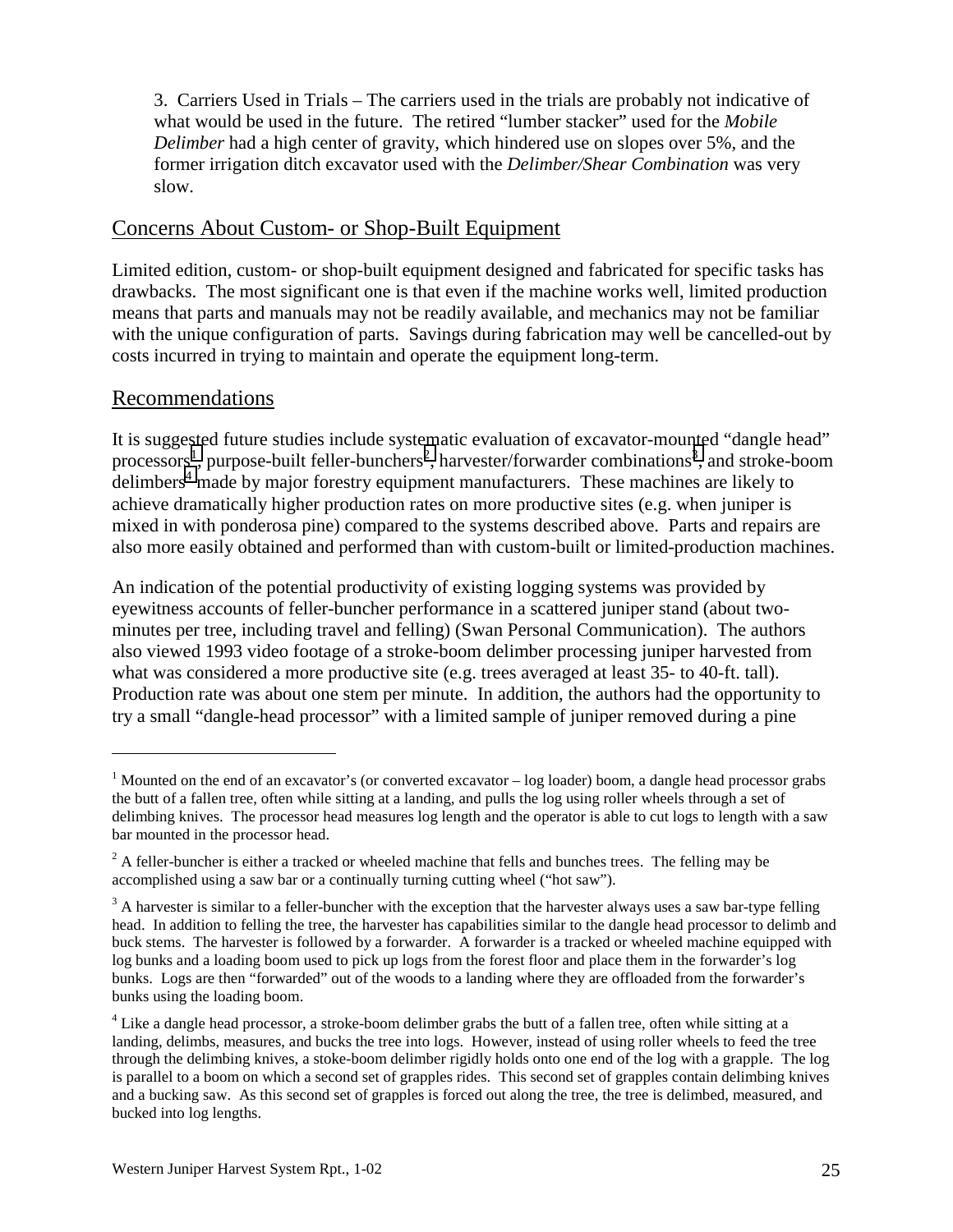<span id="page-25-0"></span>thinning demonstration  $(n = 5)$ . The operator had the same difficulties in removing limbs from the stem observed with the custom-built machines documented for this report, but was still substantially faster (less than one minute per tree; average log lengths of 8 ft.). Fiber pull-out was about what was observed with the *Delimber/Shear Combination*. The operator reported that he thought he could be much more efficient with a larger processor head.

Unfortunately, with the increase in production efficiency comes substantially higher costs to purchase and maintain the equipment. It is unknown whether market demand, prices, and subsidies for rangeland and watershed restoration projects can sustain such operations. Also unknown is how these machines will perform in situations where the primary objective is rangeland or watershed restoration, where juniper have much larger limbs and more taper. Testing protocol will need to include provisions for testing the equipment with and without use of chainsaws to prepare the tree (e.g. remove limbs) so machines can more easily access and grip them.

### Summary and Conclusions

The purpose of this project was to evaluate two harvest systems designed or modified specifically for western juniper (*Juniperus occidentalis*) in terms of production costs, worker exposure to use of chainsaws, and on-site dispersion of slash, and compare results with those from juniper harvest trials conducted in 1996.

Over the last 100 years, the area dominated by western juniper has greatly increased throughout its main range in Eastern Oregon, Northeastern California, and Southwestern Idaho. There are now over 3.8 million acres with 10% or canopy cover, of which at least 1.0 million acres have 20% or more canopy cover. Twenty percent or more canopy cover is a key early indicator of loss of vegetative diversity, groundcover, watershed function, and wildlife habitat. On the other hand, juniper is the least–utilized wood fiber resource in its range. Efforts to commercialize western juniper have occurred off and on for at least 50 years. Beginning in the early 1990s, the most sustained and integrated effort yet attempted was begun under the leadership of several private companies, U.S. Forest Service, and Oregon Economic and Community Development Department. One of the key barriers to successful commercialization identified early in the process was harvest costs and quality of supply for value-added products.

A Northwest Economic Adjustment Initiative grant was obtained by REACH, Inc. (Klamath Falls, OR) from the U.S. Forest Service to follow-up a key recommendation of the 1996 juniper harvest trials: Cooperate with the forest products industry to modify or design harvest equipment better suited to juniper and restoration objectives. REACH, Inc. issued a state-wide "Request for Proposals" (RFP) for two harvest systems designed or modified specifically for juniper. The RFP was awarded to TIM Equipment (Dairy, OR). TIM Equipment proposed to design and fabricate two new pieces of equipment to be integrated with existing logging equipment in two different systems.

The Yankee Group, Inc. (Philomoth, OR) was hired to assess site conditions pre- and postharvest, record time and motion study results, evaluate economics, and prepare the final report. Harvest trials occurred in winter of 2000 and summer of 2001 on private land about 15 air miles northeast of Klamath Falls. The harvest site was representative of the ecotone between the sagebrush/grassland vegetative community transitioning into an open ponderosa pine and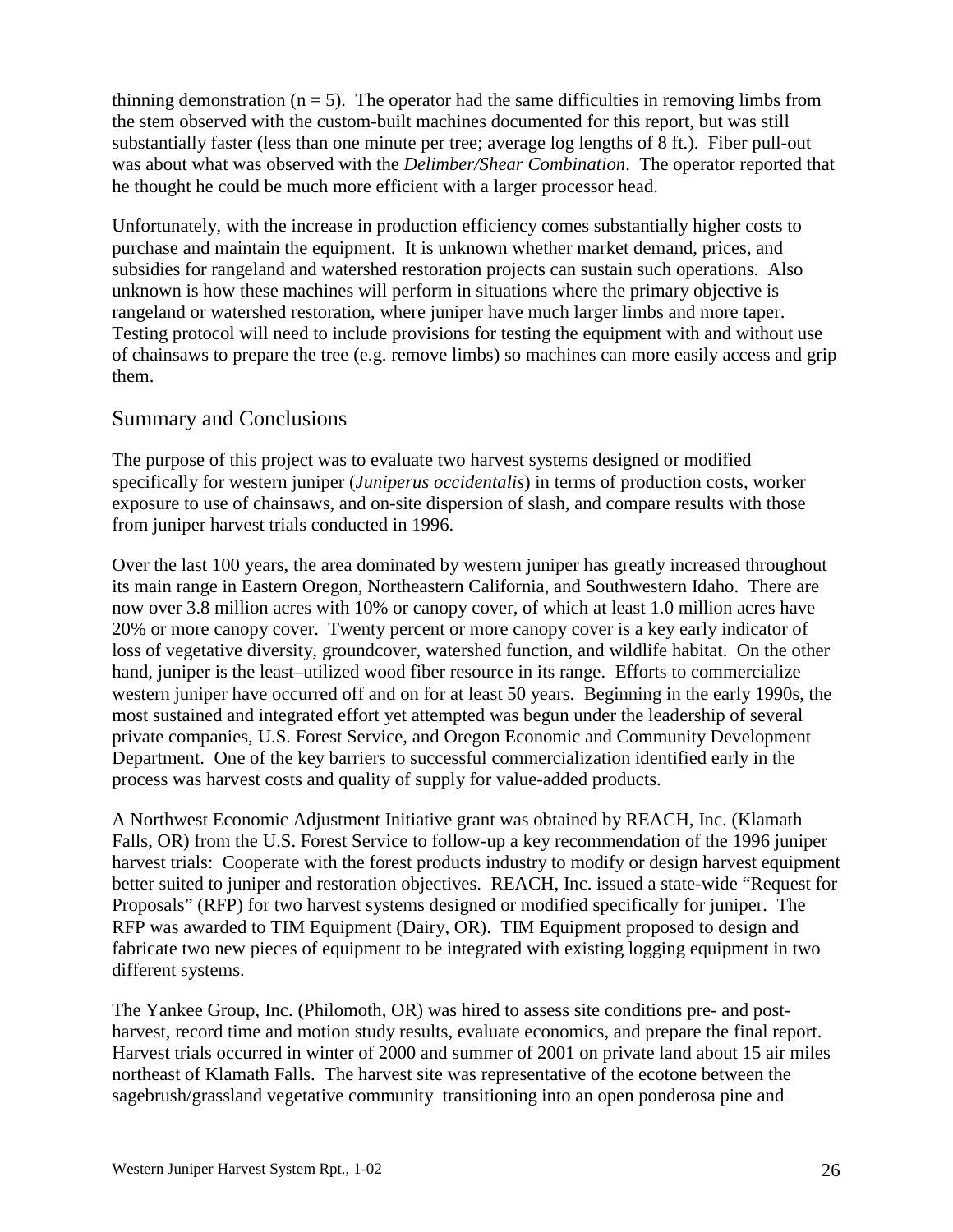juniper overstory. The contractor chose the site to maximize potential sawlog recovery. The site had been heavily grazed and previously logged over the years.

Two different harvest systems were evaluated. The first system consisted of a shear, rubber-tired skidder equipped with a grapple, and a custom-built *Mobile Delimber*. The original intent was to use the shear to fell the juniper and the *Mobile Delimber* to delimb and put the logs on an attached trailer. Due to operation constraints of the prime mover, the delimber had to be operated on a central landing. The skidder was used to whole-tree skid trees cut by the shear. The second system consisted of a custom-built *Delimber/Shear Combination* and a rubber-tired skidder equipped with a grapple. The *Delimber/Shear Combination* was designed to delimb standing juniper, and then shear and lay-down the resulting log.

Over 1300 pieces (logs 8 feet in length plus trim) were processed by the two systems during the harvest trials (almost 300 tons or a little over six log truck loads). About 240 time/motion observations were obtained for the equipment used in the trials, including at least 50 each for the two pieces of customized equipment. Estimated cost of delimbed logs delivered to a central landing was \$32.76 per green ton for the system that included the *Mobile Delimber* and \$26.47 per green ton for the system that included the *Delimber/Shear Combination*. Although not specifically quantified, worker use of chainsaws was greatly reduced, but not completely eliminated due to the need to clear the first two feet of limbs at the base of each tree for both systems, top logs for the system that included the *Delimber/Shear Combination*, cut whips and small juniper, and sever live limbs left on stumps.

Slash dispersal was difficult to evaluate due to landowner concerns and requirement to clean-up slash immediately, and the operation of the *Mobile Delimber* on a central landing instead of in the stand. If the *Mobile Delimber* had been able to operate in the stand as intended, it is estimated that slash dispersion would have met project objectives. The *Delimber/Shear Combination* clearly met project objectives of leaving slash dispersed sufficient to allow sunlight penetration. Pre- and post-harvest bulk soil density measurements indicated no additional compaction due to juniper harvest activities (mirroring results from the 1996 juniper harvest trials).

Costs of production for both of the systems evaluated appear to be higher than those reported for the juniper harvest trials conducted in 1996. In the 1996 harvest trials, costs ranged from a low of \$27.27 per green ton for a conventional system, consisting of chainsaws and rubber-tired skidder equipped with a grapple, to a high of \$29.14 per green ton for a system consisting of chainsaws, skidder, and pull-through pedestal-mounted delimber. Some of the difference can be explained by much higher juniper densities and removal in the 1996 trials (average 55 vs. four to nine trees removed per acre in these harvest trials) and larger logs (average 12.9-inches vs. 10.9 inches DBH in these harvest trials). Delays due to equipment down time were also a significant factor.

Costs of production are expected to drop based on previous experience with new equipment introduced for juniper harvest. Estimates range between \$32.76 and \$25.67 per green ton delivered to a central landing for the system with the *Mobile Delimber*, and \$26.47 and \$18.66 for the system with the *Delimber/Shear Combination*. It is likely different carriers/prime movers will also make a significant difference in production. Both of the custom-built pieces of equipment relied on older-make and model prime movers which caused more downtime for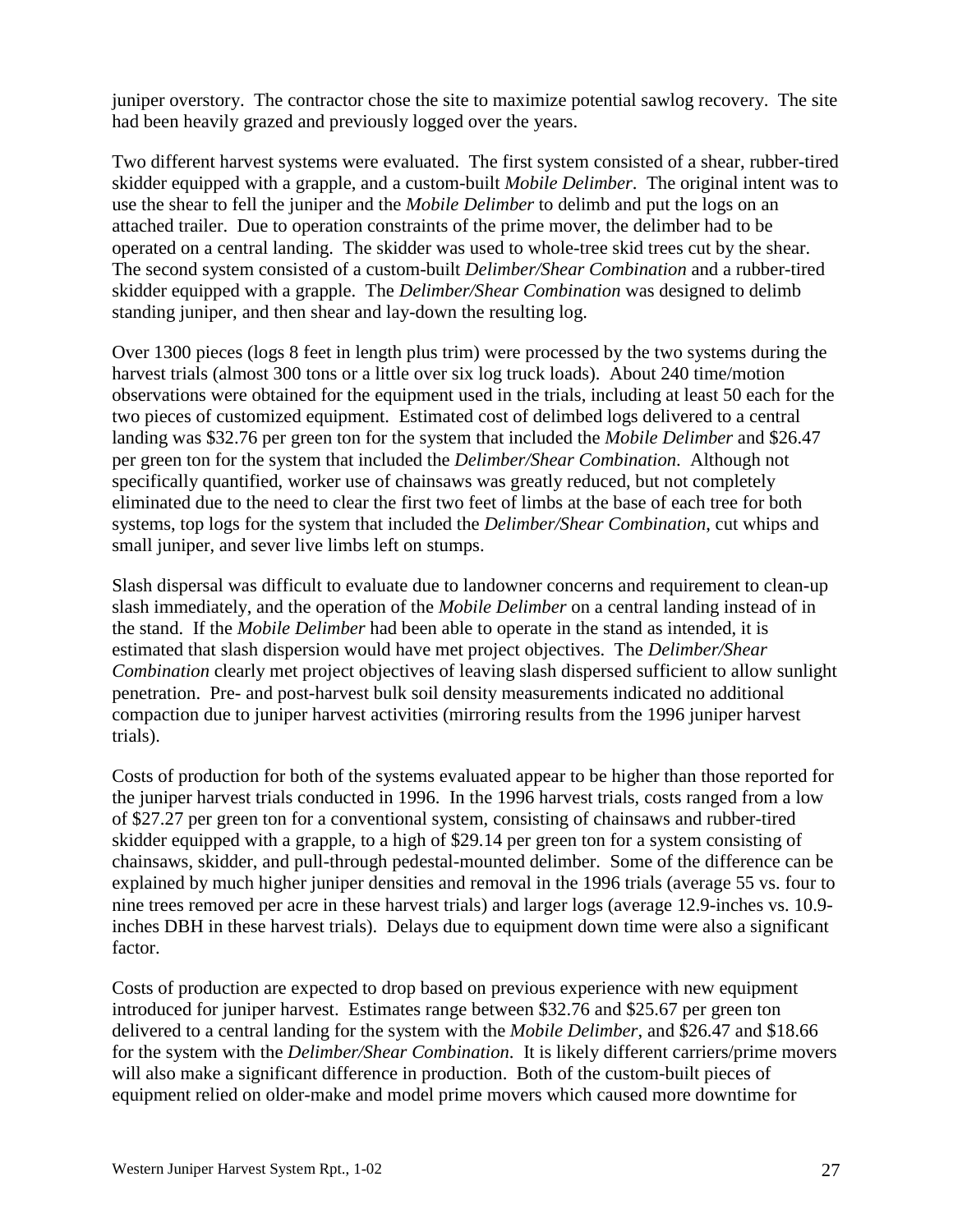repairs, more time for travel between trees, and in the case of the *Mobile Delimber*, prevented use as designed due to operation constraints (too top heavy for conditions).

An unexpected result of the study was compilation of data about juniper log weights and size harvested from pine/juniper stands on lower-productivity sites, similar to where the trials were conducted (see Appendix B). Another unexpected result was the design and results obtained from the delimbing knife system used in the *Mobile Delimber*. The design clearly resulted in less fiber pull-out than other knife designs and may be patentable.

Limited edition, custom- or shop-built equipment designed and fabricated for specific species or tasks has drawbacks. The most significant one is that even if the machine works well, limited production means that parts and manuals may not be readily available, and mechanics may not be familiar with the unique configuration of parts. Savings during fabrication may well be cancelled-out by costs incurred in trying to maintain and operate the equipment long-term.

The Yankee Group recommends that additional existing logging equipment be systematically tested and evaluated in differing juniper stands. It is expected that some combination of excavator-mounted "dangle-head processors", feller-bunchers, harvester/forwarder combinations, and stroke-boom delimbers will yield significant production benefits in conditions similar to where these trials were conducted. The Yankee Group also believes that it is also worth pursuing systematic trials of more modern logging equipment in situations that are "restoration"-focused, i.e. where trees have more limbs and taper, and slash is an integral aspect of site restoration requirements. It is acknowledged that production efficiency increases will come with substantially higher costs for equipment purchase and operation, however, production increases may justify the additional expense and lower overall restoration cost per acre. Machines will probably have to be a manufacturer's larger models because of juniper's large and flexible limbs.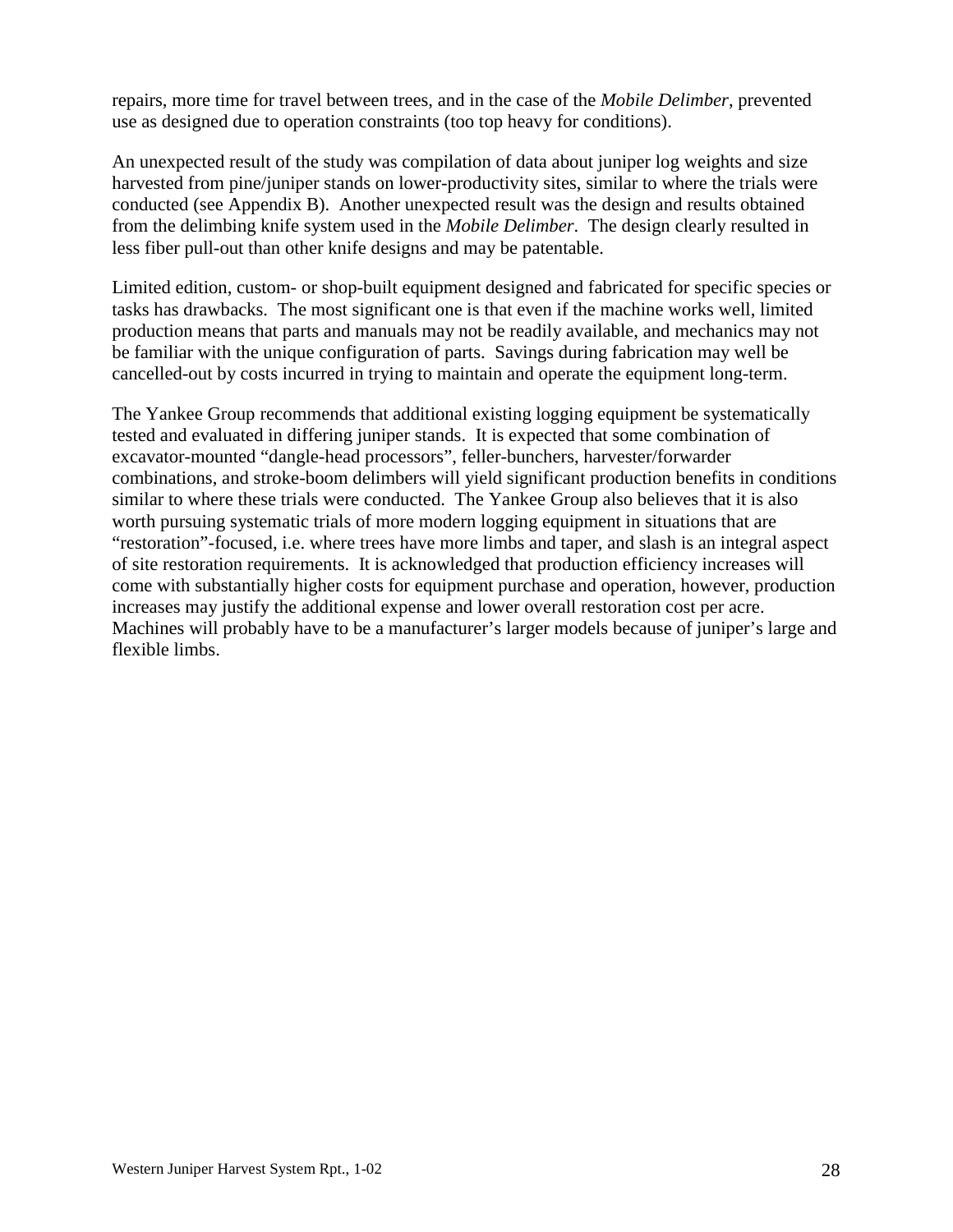### <span id="page-28-0"></span>**References**

- Gedney, D.R., D.L. Azuma, C.L. Bolsinger, and N. McKay. 1999. Western Juniper in Eastern Oregon. General Technical Report PNW-GTR-464. USDA Forest Service, Pacific Northwest Research Station, Portland.
- Miller, R., T. Svejcar, and J. Rose. 1999. The Impacts of Juniper Encroachment on Understory Cover and Diversity, pp. 11-24. In: Range Field Day 1999 Progress Report, Juniper Woodlands: History, Ecology, and Management. Special Report 1002. Eastern Oregon Agricultural Research Center, Burns
- REACH, Inc. 1998. Request for Proposals Western Juniper Harvest System Trials. On file, REACH, Inc., Klamath Falls, OR.
- Swan, L, T. Deboodt, G. Ardt, and J. Bates. 2000. State of Oregon Western Juniper Legislative Report: Resource and Commercialization Status, Trends, and Issues. Prepared for the Oregon Department of Forestry in response to Oregon Senate Bill 1151 (A-Engrossed). Salem, OR. Copies can be obtained from the Western Juniper Commercialization website bibliography: http://juniper.orst.edu/home.htm
- Swan, L. 1993. Interim report: Non-commercial wood species slicing and drying project. Unpublished report. On file, Oregon State University Extension Service, Klamath Falls, OR
- Swan, L. 1997. Final Report: Western Juniper Harvest Systems Comparisons Project, including Technical Reports by Joe McNeel (Harvesting Western Juniper - A Case Study) and Eric Nicita (Pre- and Post-Harvest Soil Investigations). Prepared for Klamath County Economic Development Administration, Klamath Falls, OR. Copies can be obtained from the Western Juniper Commercialization website bibliography: http://juniper.orst.edu/home.htm
- Swan, L. 2001. Personal Communication. USDA Forest Service, Klamath Falls, OR.
- Swan, L. 2001. Status and Trends: Western Juniper Inventory, Removal, and Commercialization. Testimony provided to the Oregon House Committee on Agriculture and Forestry, Representative Jeff Kropf, Chair, regarding Senate Bill 315 (April 3, 2001).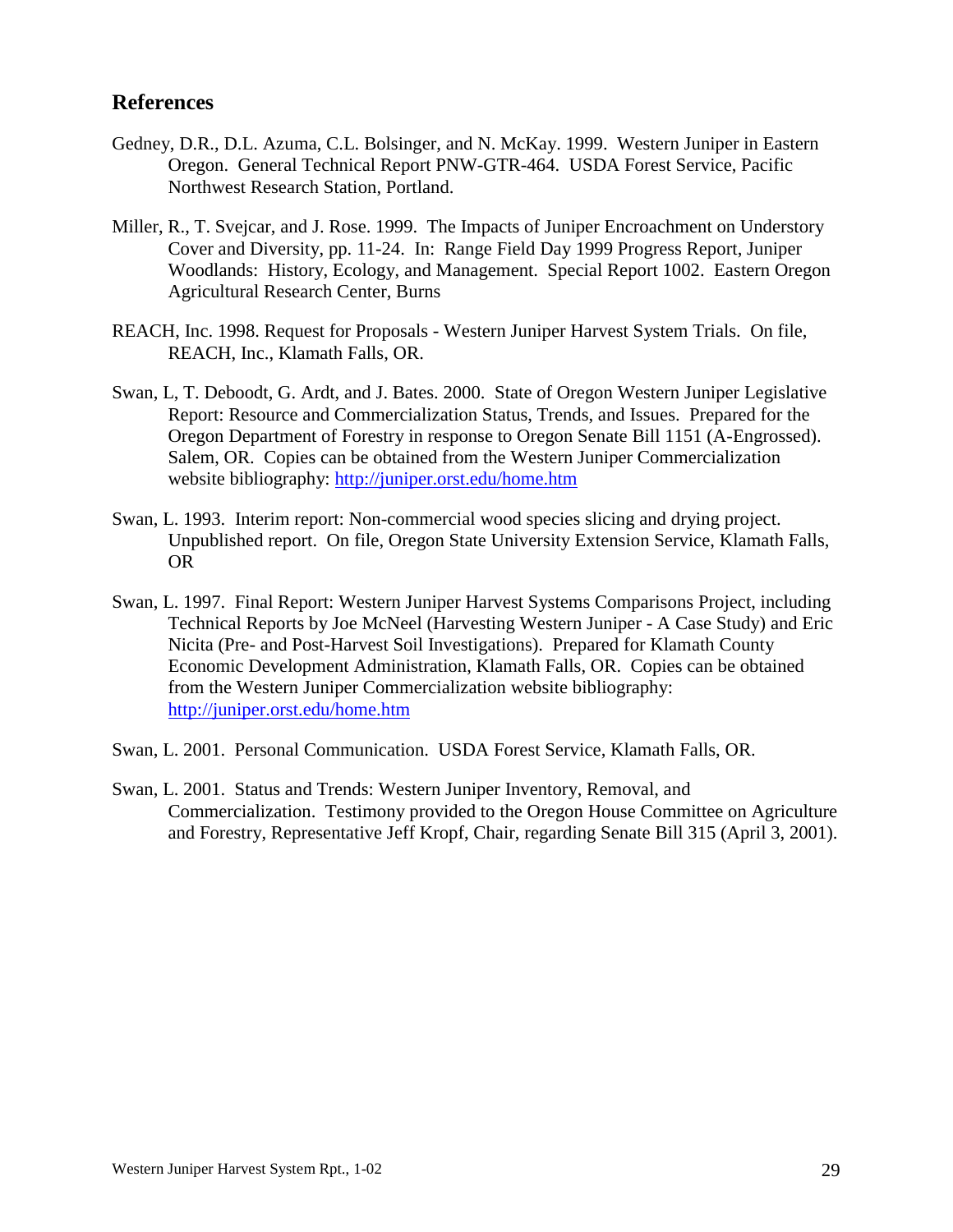# <span id="page-29-0"></span>**Appendix A – Regression Analysis**

### **Mobile Delimber**

Timed elements for the *Mobile Delimber* were: Load and position stem, delimb stem, buck log, unload the top of the stem, clear limbs away from the machine, and delays. Additionally, the large-end diameter was estimated and recorded, as was the number of logs produced per stem and delay types.

The following table (Figure A1) gives the average time for each element from the 64 observations made, totaling 260 minutes (4.3 hours, 7.3% of the total time).

| $\bullet$                                               |                                    |      |      |      |       |                                                            |       |       |
|---------------------------------------------------------|------------------------------------|------|------|------|-------|------------------------------------------------------------|-------|-------|
|                                                         |                                    |      |      |      |       | Total                                                      |       |       |
|                                                         | Load/                              |      |      |      | Clear | Productive                                                 |       | Total |
|                                                         | Position De-limb Buck Unload Limbs |      |      |      |       | Time                                                       | Delay | Time  |
| Average Time (min.)                                     | 1.05                               | 1.16 | 0.17 | 0.76 | 0.47  | 3.60                                                       | 0.46  | 4.06  |
| % of Productive Cycle 29.16% 32.08% 4.80% 21.01% 12.95% |                                    |      |      |      |       |                                                            |       |       |
| % of Total Cycle                                        |                                    |      |      |      |       | 25.87%  28.46%   4.26%   18.64%   11.49%   88.73%   11.27% |       |       |

**Figure A1:** *Mobile Delimber* **Cycle Time Elements** 

As shown in Figure A1, the largest amount of time, 32%, is spent delimbing while nearly as much time, 29%, is spent loading and positioning the stem in the delimbing knives. Little stem pull caused by delimbing was observed (Figure 29).

Using time and motion study data, a model was created to estimate productive cycle time for Delimber 1:

$$
t_{d1}=0.1131 * d + 1.8067 * n_l
$$

Where:

 $t_{d1}$  = productive cycle time for *Mobile Delimber* 

*d* = large-end diameter of stem

 $n_l$  = number of logs produced from given stem

Figures A2 and A3 give statistics for this regression model.

#### **Figure A2:** *Mobile Delimber* **Regression Statistics**

|                       | 0.3883 |
|-----------------------|--------|
| Adjusted $R^2$        | 0.3624 |
| <b>Standard Error</b> | 1.2767 |
| <b>Observations</b>   |        |

#### **Figure A3:** *Mobile Delimber* **Coefficient Statistics**

|    |        | Variable   Coefficient   Standard Error | 1 t Statistic | P-Value |
|----|--------|-----------------------------------------|---------------|---------|
|    | 0.1131 | 0.0375                                  | 3.0192        | 0.0037  |
| nı | 1.8067 | 0.4688                                  | 3.8539        | 0.0003  |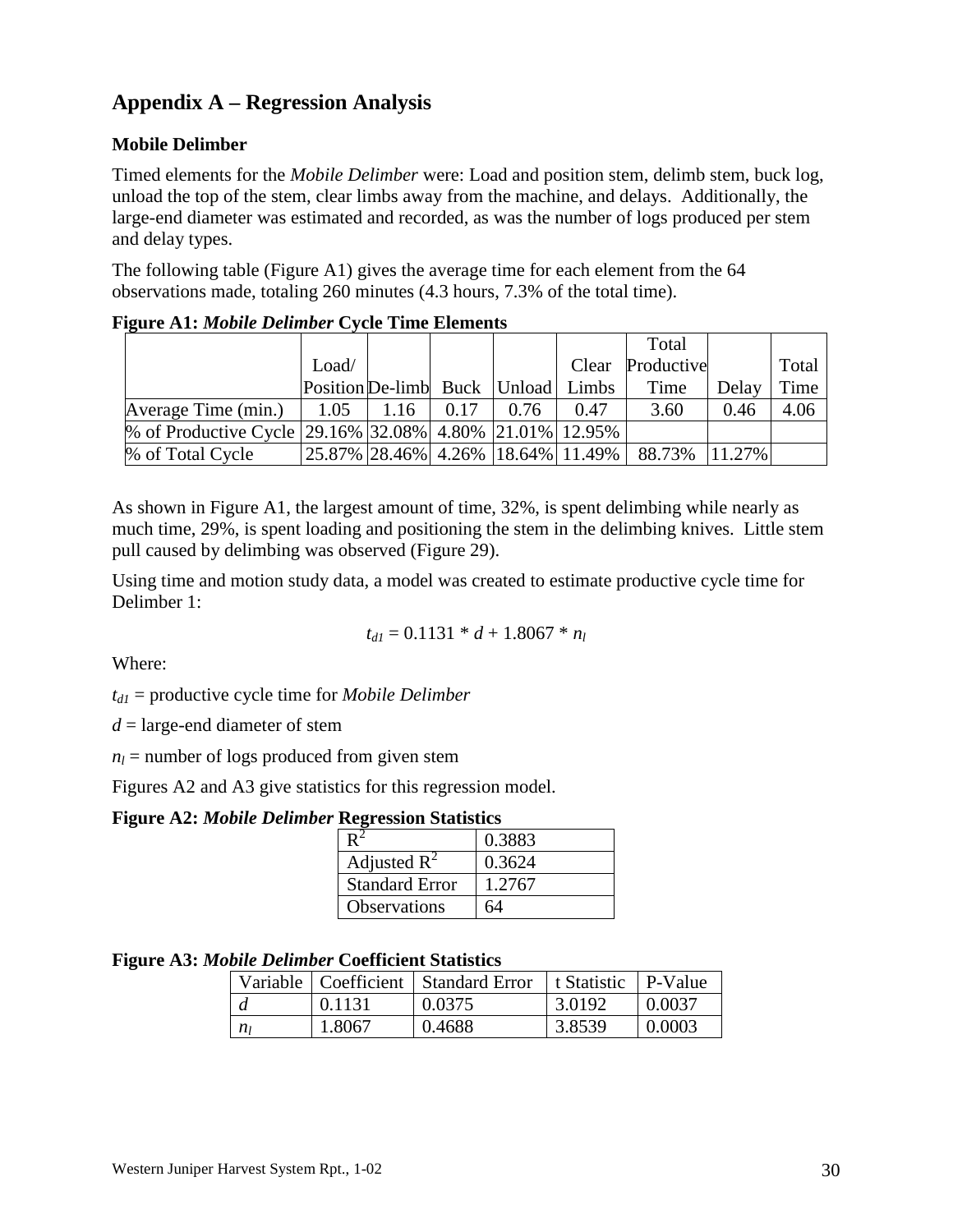<span id="page-30-0"></span>This tells us that, on average, each increase in large-end diameter of 1 inch will result in a 0.1131 minute increase in productive cycle time. Also, a two-log stem will take an average of 1.8067 minutes longer to process than a one-log stem.

#### **Shear**

Timed elements for the shear were: Position machine (including travel time), clear limbs from the lower portion of the tree, shear, drop the stem, and delays. Additionally, the diameter at the base of the stem was estimated and recorded, as was the distance moved between trees and delay types.

The following table (Figure A4) gives the average time for each element from the 87 observations made, totaling 103 minutes (1.7 hours, 7.1% of the total time).

|                       |                             | Clear |       |      | Productive                                 |            | Total |
|-----------------------|-----------------------------|-------|-------|------|--------------------------------------------|------------|-------|
|                       | Position Limbs              |       | Shear | Drop | Time                                       | Delay Time |       |
| Average Time (min.)   | 0.47                        | 0.18  | 0.23  | 0.27 | 1.15                                       |            | .19   |
| % of Productive Cycle | 41.15% 15.99% 20.33% 23.93% |       |       |      |                                            |            |       |
| % of Total Cycle      |                             |       |       |      | 39.71%   15.43%   19.62%   23.09%   96.79% | 3.15%      |       |

The largest amount of time (40%) was spent positioning the shear. This time included the time required to move from tree to tree as well as to position the stem within the shear. Very little (3%) delay was observed.

Using time and motion data, a model was created to estimate productive cycle time for the shear:

$$
T_{sh} = 0.0810 * d + 0.0066 * tr
$$

Where:

 $T_{sh}$  = productive cycle time for the shear

 $d =$  base diameter of stem

 $tr =$  travel distance in feet

Figures A5 and A6 give statistics for this regression model.

#### **Figure A5: Shear Regression Statistics**

|                         | 0.2755 |
|-------------------------|--------|
| Adjusted $\mathbb{R}^2$ | 0.2553 |
| <b>Standard Error</b>   | 0.4119 |
| <b>Observations</b>     |        |

#### **Figure A6: Shear Coefficient Statistics**

|    |        | Variable   Coefficient   Standard Error | l t Statistic | P-Value       |
|----|--------|-----------------------------------------|---------------|---------------|
|    | 0.0810 | 0.0034                                  | 23.5188       | $\leq 0.0001$ |
| tr | 0.0066 | 0.0014                                  | 4.7770        | < 0.0001      |

This tells us that, on average, each increase in base diameter of 1 inch will result in a 0.0810 minute increase in productive cycle time and for each food of distance traveled, productive time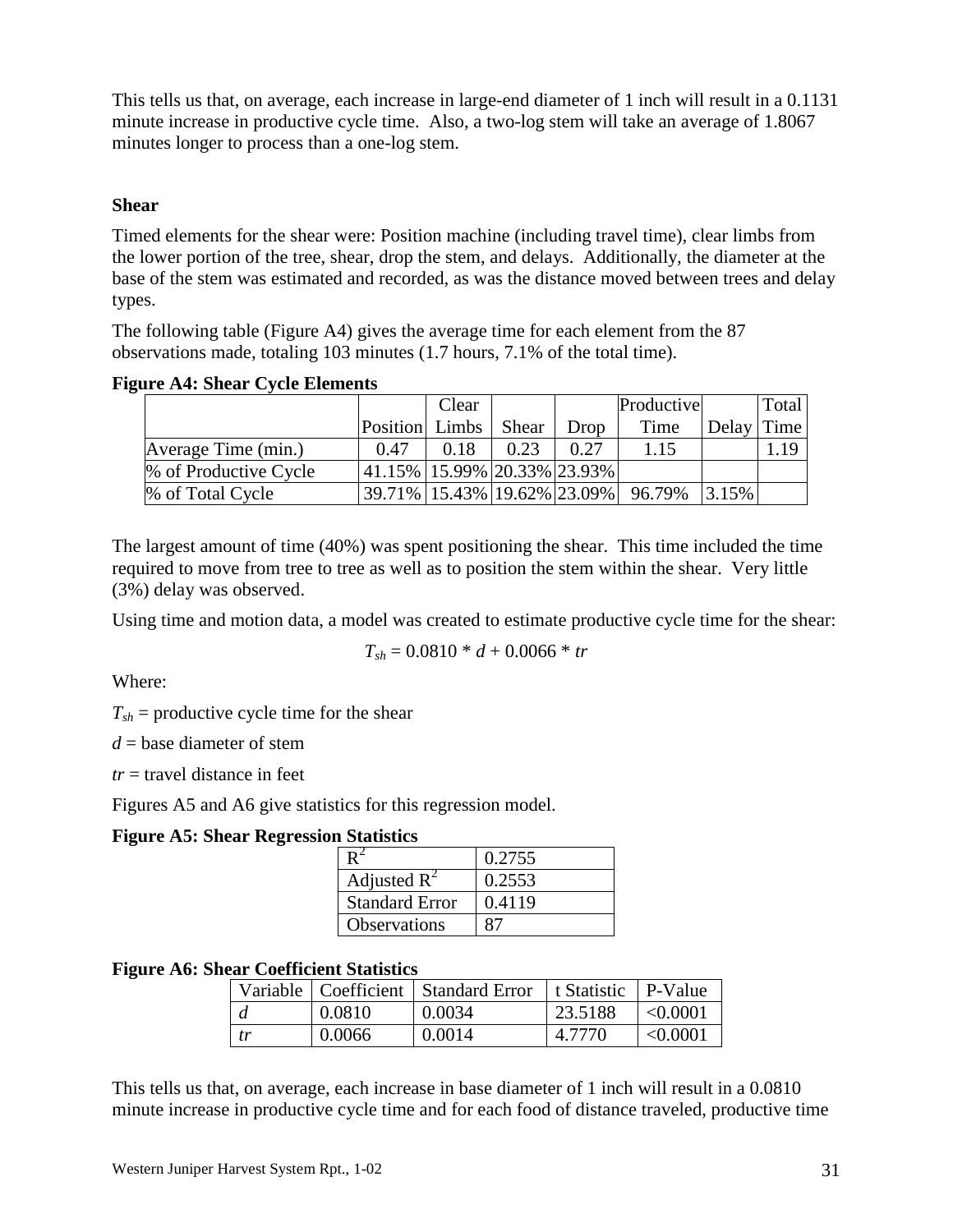<span id="page-31-0"></span>will increase 0.0066 minutes. It is interesting to note that even through the limbs at the base of the stem were cleared 64% of the time and on average, account for 16% of the productive cycle time, this variable (activity) was not statistically significant.

### **Skidder**

Timed elements for the skidder were: Travel empty, position, assemble a turn, skid, deck, and delays. Additionally, the operator (our data included two operators), skidding distance, number of stems in a turn, and delay types were recorded.

The following table (Figure A7) gives the average time for each element from the 33 observations made, totaling 113 minutes (1.9 hours, 2.8% of the total time). Due to mechanical difficulties, all skidder time and motion study data was taken while the skidder was operating with the *Mobile Delimber* and represents 4.0% of the total skidder time with this system.

|  |  | <b>Figure A7: Skidder Cycle Elements</b> |
|--|--|------------------------------------------|
|  |  |                                          |

|                       | Travel                                                        |                     |      |                   | Productive                              |            | Total |
|-----------------------|---------------------------------------------------------------|---------------------|------|-------------------|-----------------------------------------|------------|-------|
|                       |                                                               | Empty Position Grab |      | Skid              | Time                                    | Delay Time |       |
| Average Time (min.)   | 0.95                                                          | 0.72                | 0.56 | 0.90 <sub>1</sub> | 3.71                                    | 3.98       | 7.70  |
| % of Productive Cycle | $\left[25.51\% \right]$ 19.51% $\left[15.01\% \right]$ 24.16% |                     |      |                   |                                         |            |       |
| % of Total Cycle      |                                                               |                     |      |                   | 12.31% 9.41% 7.24% 11.65% 48.24% 51.76% |            |       |

However, large differences were seen between the two operators. Average skidding distance was 210 feet for Operator A and 220 feet for Operator B. Average number of pieces per turn was 1.7 for both operators. This difference is represented in the model below.

Using time and motion data, a model was created to estimate productive cycle time for the skidder:

$$
T_{sk} = 2.0016 * op + 0.0048 * tr + 0.5725 * n_s
$$

Where:

 $T_{sk}$  = productive cycle time for the skidder

*op* = operator

*tr* = travel distance in feet

 $n_s$  = number of stems per turn

Figures A8 and A9 give statistics for this regression model.

### **Figure A8: Shear Regression Statistics**

|                       | 0.7193 |
|-----------------------|--------|
| Adjusted $R^2$        | 0.6672 |
| <b>Standard Error</b> | 0.8766 |
| <b>Observations</b>   |        |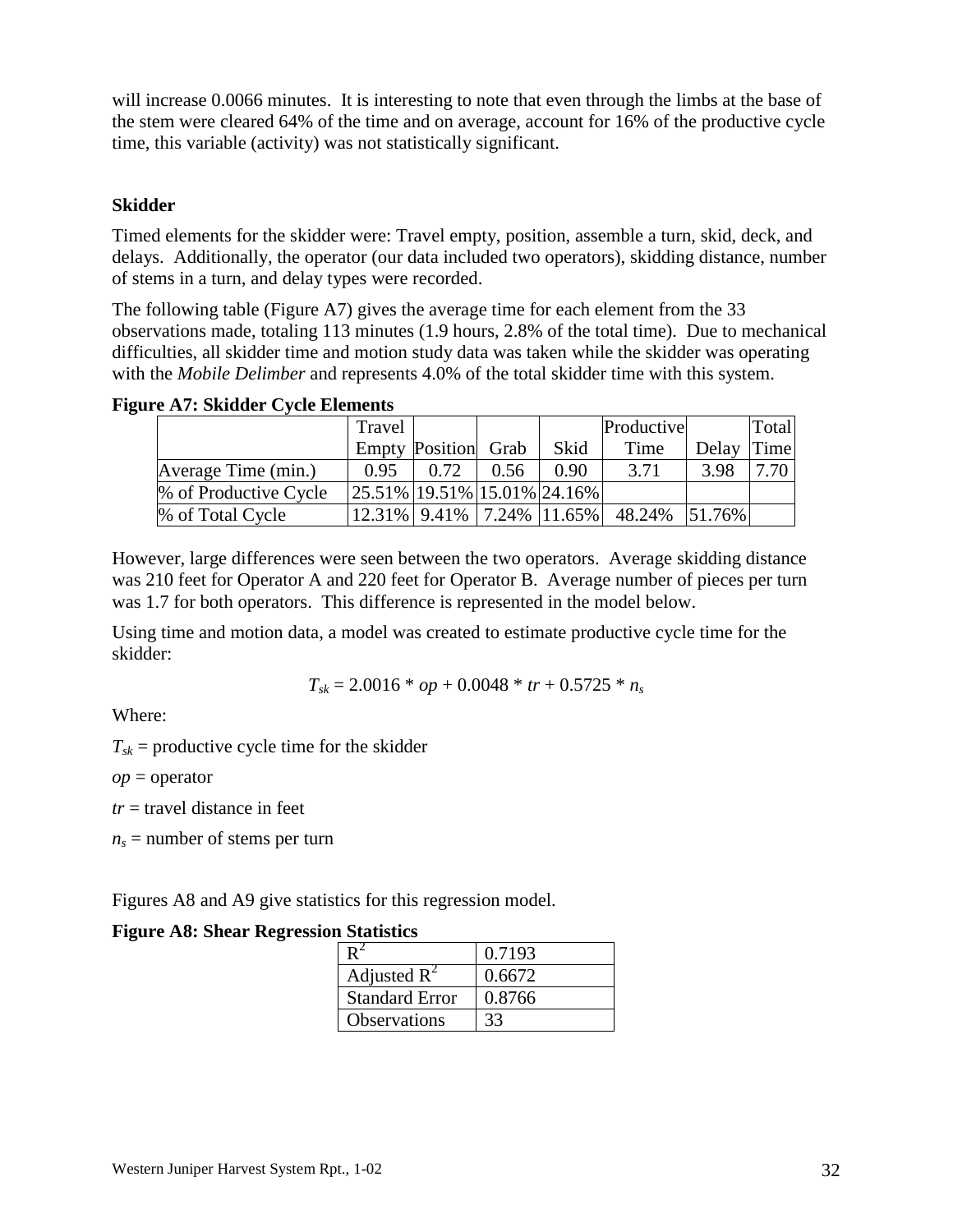|             | Variable   Coefficient | <b>Standard Error</b> | t Statistic | P-Value       |
|-------------|------------------------|-----------------------|-------------|---------------|
| op          | 2.0016                 | 0.2887                | 6.9316      | $\leq 0.0001$ |
| tr          | 0.0048                 | 0.0011                | 4.4085      | 0.0001        |
| $n_{\rm s}$ | 0.5725                 | 0.1734                | 3.3021      | 0.0025        |

<span id="page-32-0"></span>**Figure A9: Shear Coefficient Statistics** 

This tells us that, on average, Operator B will take 2 minutes per turn longer than Operator A for the same skidding distance and number of stems per turn. Each additional stem in the turn will increase productive cycle time by an average of 0.58 minutes.

### **Delimber/Shear Combination**

Timed elements for the *Delimber/Shear Combination* were: Travel, position, limb, shear, drop, and delays. Additionally, travel distance, diameter at breast height, and delay types were recorded.

The following table (Figure A10) gives the average time for each element from the 54 observations made, totaling 176 minutes (2.9 hours, 8.3% of the total time

**Figure A10:** *Delimber/Shear Combination* **Cycle Elements** 

|                       |      |                                                                                        |      |      |      | Productive                                                                                                          |            | Total |
|-----------------------|------|----------------------------------------------------------------------------------------|------|------|------|---------------------------------------------------------------------------------------------------------------------|------------|-------|
|                       |      | Travel Position Limb   Shear   Drop                                                    |      |      |      | Time                                                                                                                | Delay Time |       |
| Average Time (min.)   | 0.49 | 0.40                                                                                   | 0.82 | 0.27 | 0.28 | 2.26                                                                                                                | 0.66       | 2.93  |
| % of Productive Cycle |      | $\left  21.68\% \right  17.61\% \left  36.15\% \right  12.03\% \left  12.54\% \right $ |      |      |      |                                                                                                                     |            |       |
| % of Total Cycle      |      |                                                                                        |      |      |      | $\left  16.76\% \right  13.61\% \left  27.94\% \right  9.30\% \left  9.69\% \right  77.30\% \left  22.70\% \right $ |            |       |

As expected, the largest portion of the productive cycle time is spent delimbing (35%). However, mechanical difficulties added up approximately the same amount of the total cycle time (23%) as did the main activity of delimbing (27%). More cases of "pigs ears" occurred with the *Delimber/Shear Combination*, where the deliming knife was unable to sever the entire limb from the stem leaving a flap of the limb remaining.

Using time and motion data, a model was created to estimate productive cycle time for *Delimber/Shear Combination*:

$$
t_{d2}=0.2304 * d + 0.0203 * tr
$$

Where:

*td2* = productive cycle time for *Delimber/Shear Combination*

*d* = diameter at breast height

*tr* = travel distance in feet

Figures A11 and A12 give statistics for this regression model.

### **Figure A11: Shear Regression Statistics**

|                         | 0.2380 |
|-------------------------|--------|
| Adjusted $\mathbb{R}^2$ | 0.2125 |
| <b>Standard Error</b>   | 0.8006 |
| <b>Observations</b>     | 71     |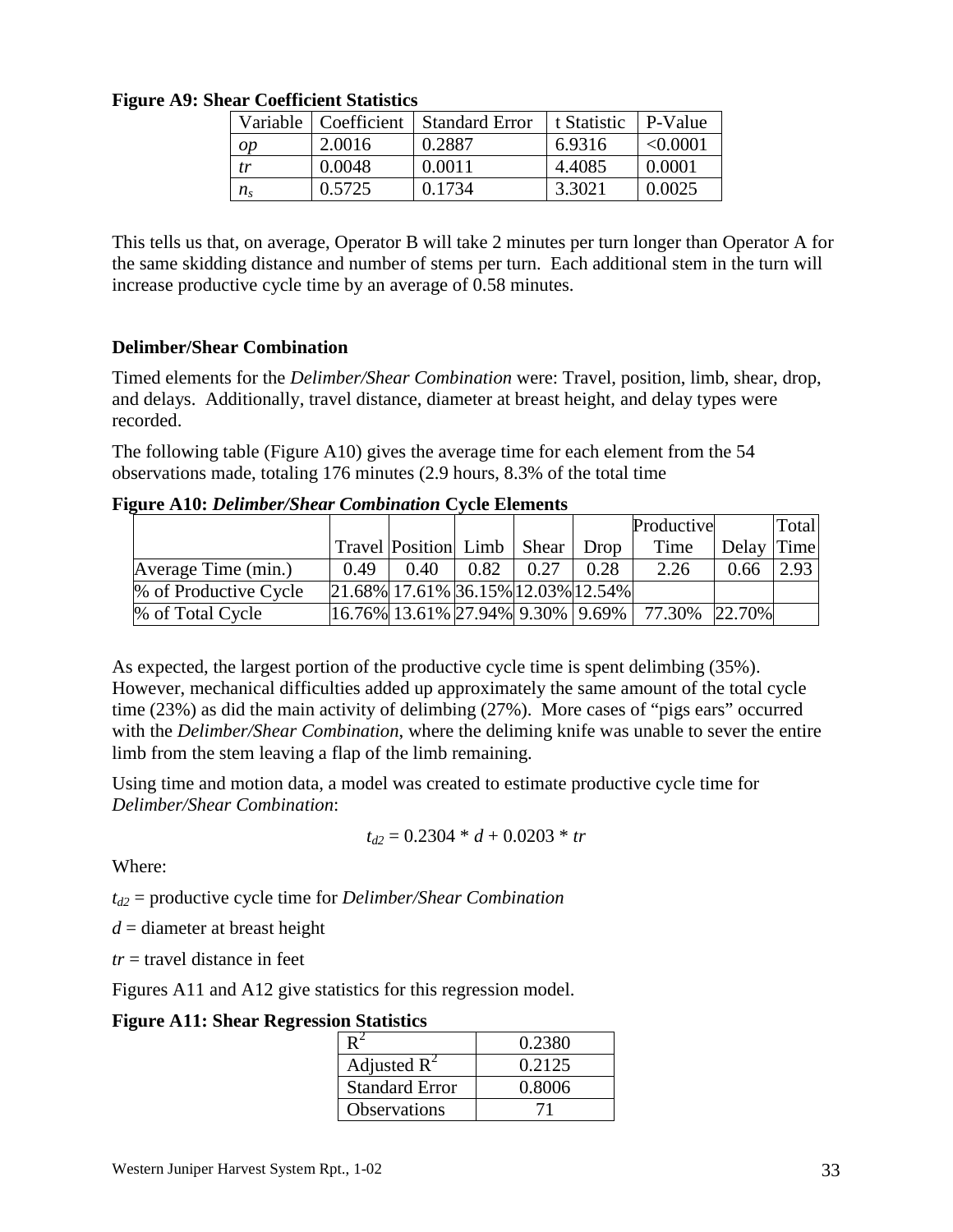<span id="page-33-0"></span>**Figure A12: Shear Coefficient Statistics** 

|       |        | Variable   Coefficient   Standard Error | t Statistic | l P-Value |
|-------|--------|-----------------------------------------|-------------|-----------|
|       | 0.2304 | 0.0113                                  | 20.3231     | < 0.0001  |
| $-tr$ | 0.0203 | 0.0079                                  | 2.5493      | 0.0130    |

This tells us that, on average, each inch of increased diameter will mean a corresponding increase in productive cycle time of 0.2304 minutes. Although travel distance was only minimally significant, it was decided that it was significant enough to warrant inclusion in the mode. Like the shear, the *Delimber/Shear Combination* is more sensitive to changes in diameter than to changes in travel distance.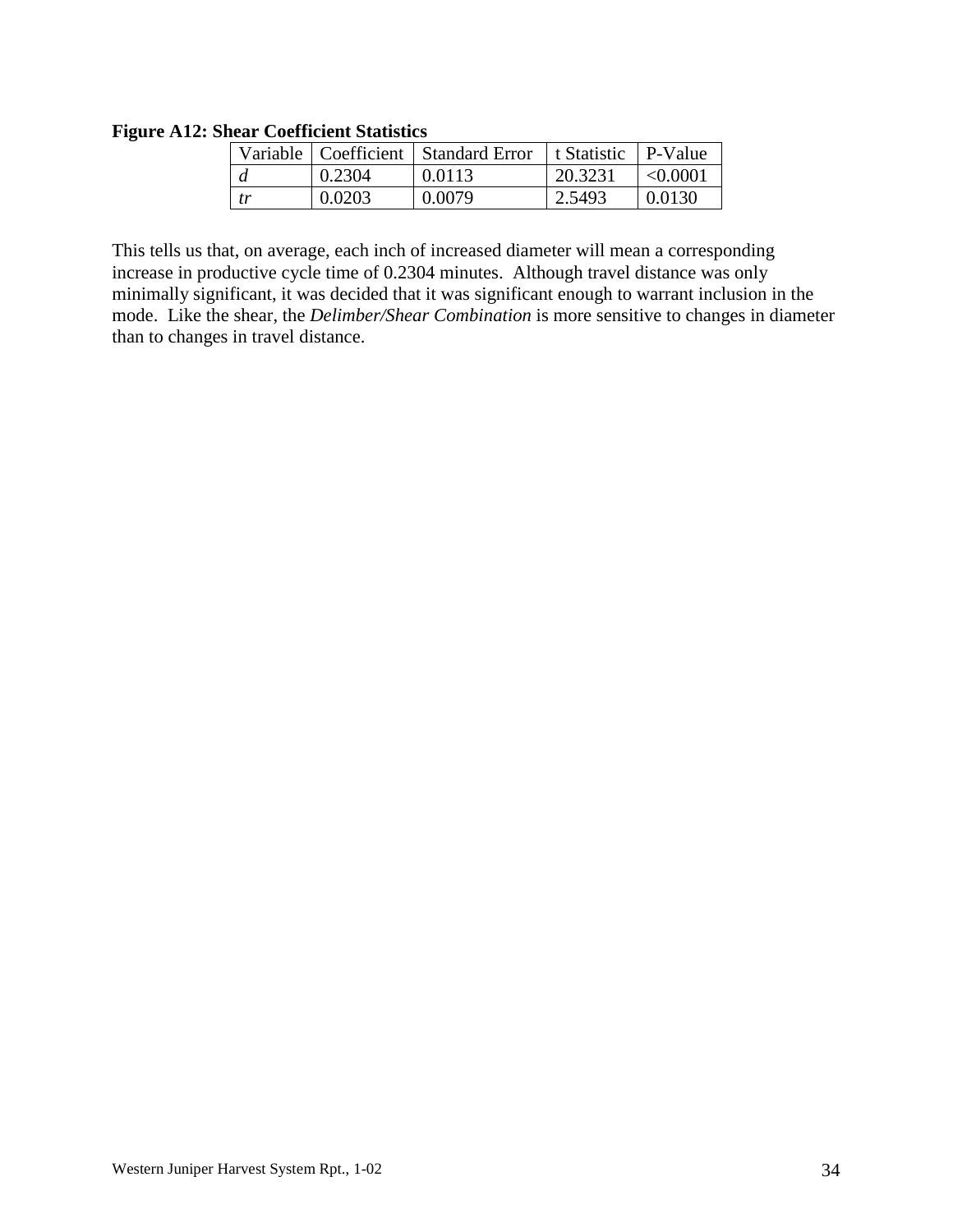# <span id="page-34-0"></span>**Appendix B – Log Weight Information**

The following data shown in Figure B1 was gathered from trip tickets, weight information provided by REACH, Inc. (the mill), and piece counts as provided by the Contractor. The price of \$50/green ton shown below reflects subsidies obtained by REACH, Inc. for watershed restoration.

|                             |                              | <b>Ticket</b> | Weight  | Weight | <b>Number</b> |                     |           |            |
|-----------------------------|------------------------------|---------------|---------|--------|---------------|---------------------|-----------|------------|
| <b>System</b>               | <b>Month</b>                 | <b>Number</b> | $(lbs)$ | (tons) |               | of Pieces Ton/Piece | \$/Load   | \$/Piece   |
|                             | November                     | 1109          | 41800   | 20.9   | 85            | 0.2459              | \$1,045   | \$12.29    |
|                             | November                     | 1110          | 47240   | 23.62  | 93            | 0.2540              | \$1,181   | \$12.70    |
|                             | November                     | 1111          | 47540   | 23.77  | 103           | 0.2308              | \$1,189   | \$11.54    |
|                             | November                     | 1112          | 42680   | 21.34  | 93            | 0.2295              | \$1,067   | \$11.47    |
|                             | November                     | 1113          | 49660   | 24.83  | 76            | 0.3267              | \$1,242   | \$16.34    |
|                             | November                     | 1114          | 49080   | 24.54  | 88            | 0.2789              | \$1,227   | \$13.94    |
|                             | November                     | 1115          | 48120   | 24.06  | 106           | 0.2270              | \$1,203   | \$11.35    |
|                             | November                     | 1116          | 48400   | 24.2   | 103           | 0.2350              | \$1,210   | \$11.75    |
|                             | <b>TOTAL Mobile Delimber</b> |               | 374520  | 187.26 | 747           | 0.2535              | \$9,363   | \$12.67    |
| 2                           | July                         | 1158          | 21000   | 10.5   | 65            | 0.1615              | \$<br>525 | 8.08<br>\$ |
| $\overline{2}$              | July                         | 1159          | 47560   | 23.78  | 125           | 0.1902              | \$1,189   | \$<br>9.51 |
| $\overline{2}$              | July                         | 1160          | 39620   | 19.81  | 129           | 0.1536              | \$<br>991 | \$<br>7.68 |
| $\overline{2}$              | July                         | 1161          | 47400   | 23.7   | 136           | 0.1743              | \$1,185   | \$<br>8.71 |
| $\overline{2}$              | July                         | 1162          | 46180   | 23.09  | 145           | 0.1592              | \$1,155   | \$<br>7.96 |
| <b>TOTAL Delimber/Shear</b> |                              |               |         |        |               |                     |           |            |
| <b>Combination</b>          |                              |               | 201760  | 100.88 | 600           | 0.1678              | \$5,044   | 8.39       |

**Figure B1: Ticket Information** 

It is interesting to note the difference in weight per piece between the two harvest systems. All pieces were eight feet in length plus trim. This difference in weight can reasonably be attributed to two factors. The first trial with the *Mobile Delimber* occurred in November and the juniper harvested originated in a stand comprised primarily of juniper, averaged 11.9 inches in breast height diameter with the average log weighing 507 pounds. The second trial with the *Delimber/Shear Combination* occurred in July in a stand dominated by ponderosa pine, and the juniper harvested was, on average, 2 inches smaller in breast height diameter at 9.9 inches and the average log weighing 170 pounds less at 337 pounds. It would be interesting to determine the effect of these two factors of piece size (diameter) and time of year on total piece weight.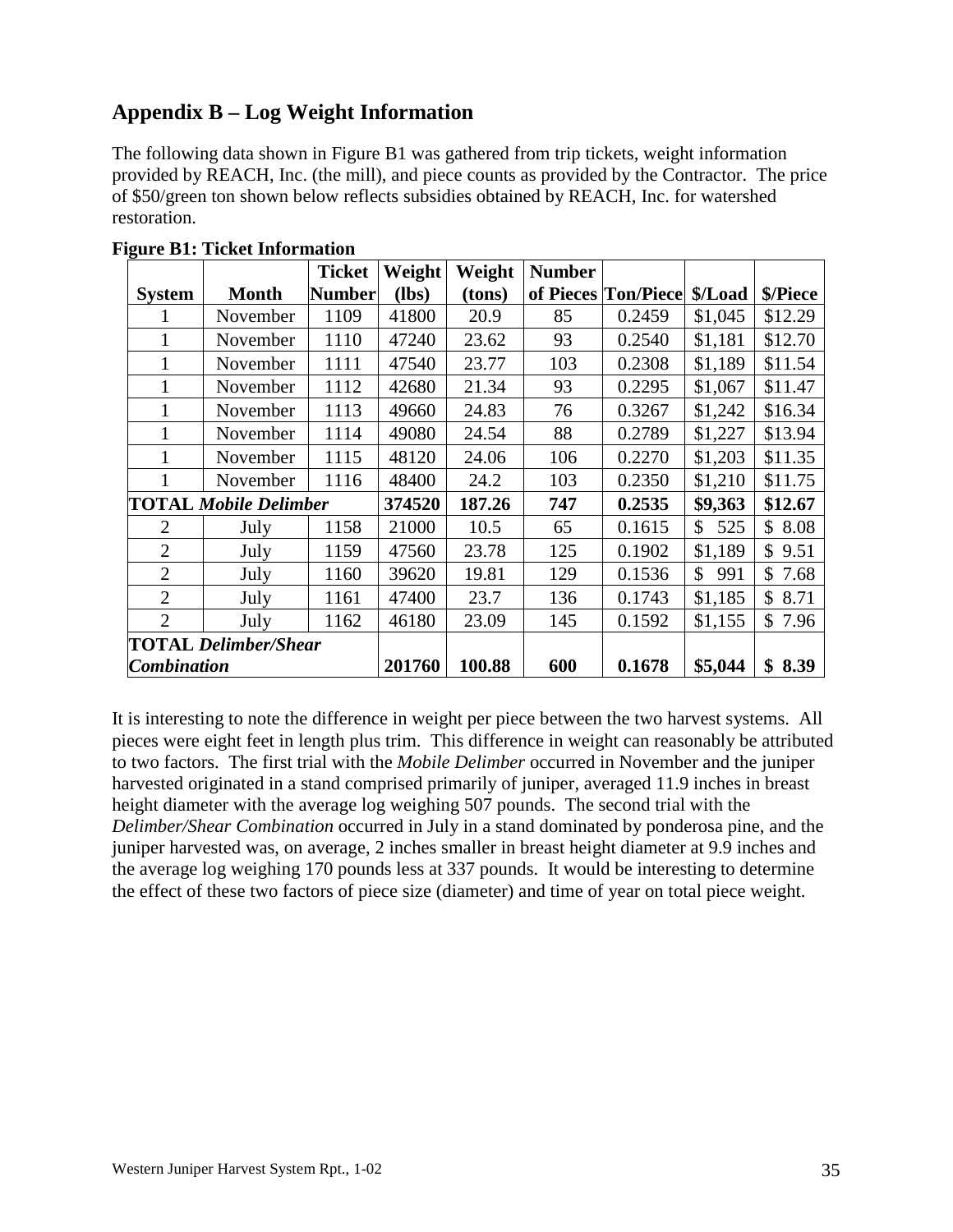# <span id="page-35-0"></span>**Appendix C – Soil Conditions**

**Figure C1: Soil Bulk Density Descriptive Statistics** 

Soil bulk density was measured before harvest at the center of each 1/5-acre plot used to collect stand data, and again after harvest in the most heavily impacted areas, such as skid trails and landings. Results are shown in tabular form in Figure C1 and graphically in Figure C2 where bulk density figures are shown in grams per cubic centimeters  $(g/cm<sup>3</sup>)$ .

| 1 ILUI U UIT DUIL DUILLE DUIDIUT DUDUI IPUI TU DUIUDUUDU |    |     |      |        |                                     |  |  |  |  |
|----------------------------------------------------------|----|-----|------|--------|-------------------------------------|--|--|--|--|
|                                                          | N  |     |      |        | Minimum Maximum Mean Std. Deviation |  |  |  |  |
| <i>Mobile Delimber</i> – Pre-Harvest                     | 30 | .88 | 199  | 1.2702 | .2739                               |  |  |  |  |
| <i>Mobile Delimber</i> – Post-Harvest                    | 13 | .44 | 1.65 | 1.0177 | .3554                               |  |  |  |  |
| Delimber/Shear Combination – Pre-Harvest                 | 14 | .70 | 197  | 1.1803 | .4038                               |  |  |  |  |
| Delimber/Shear Combination – Post-Harvest $\vert$ 6      |    | .79 | 1.23 | 1.0042 | .1475                               |  |  |  |  |





#### **Figure C2: Graph of Bulk Density**

In Figure C2, "BD" on the y-axis refers to bulk density in  $g/cm<sup>3</sup>$ , and the x-axis "TREATMENT" values are:

- ! 1 = *Mobile Delimber*, Pre-Harvest
- ! 2 = *Mobile Delimber*, Post-Harvest
- ! 3 = *Delimber/Shear Combination*, Pre-Harvest
- ! 4 = *Delimber/Shear Combination*, Post-Harvest

Figure C3 confirms what Figure C2 clearly shows; there is no statistically significant difference between pre- and post-harvest soil bulk density measurements.